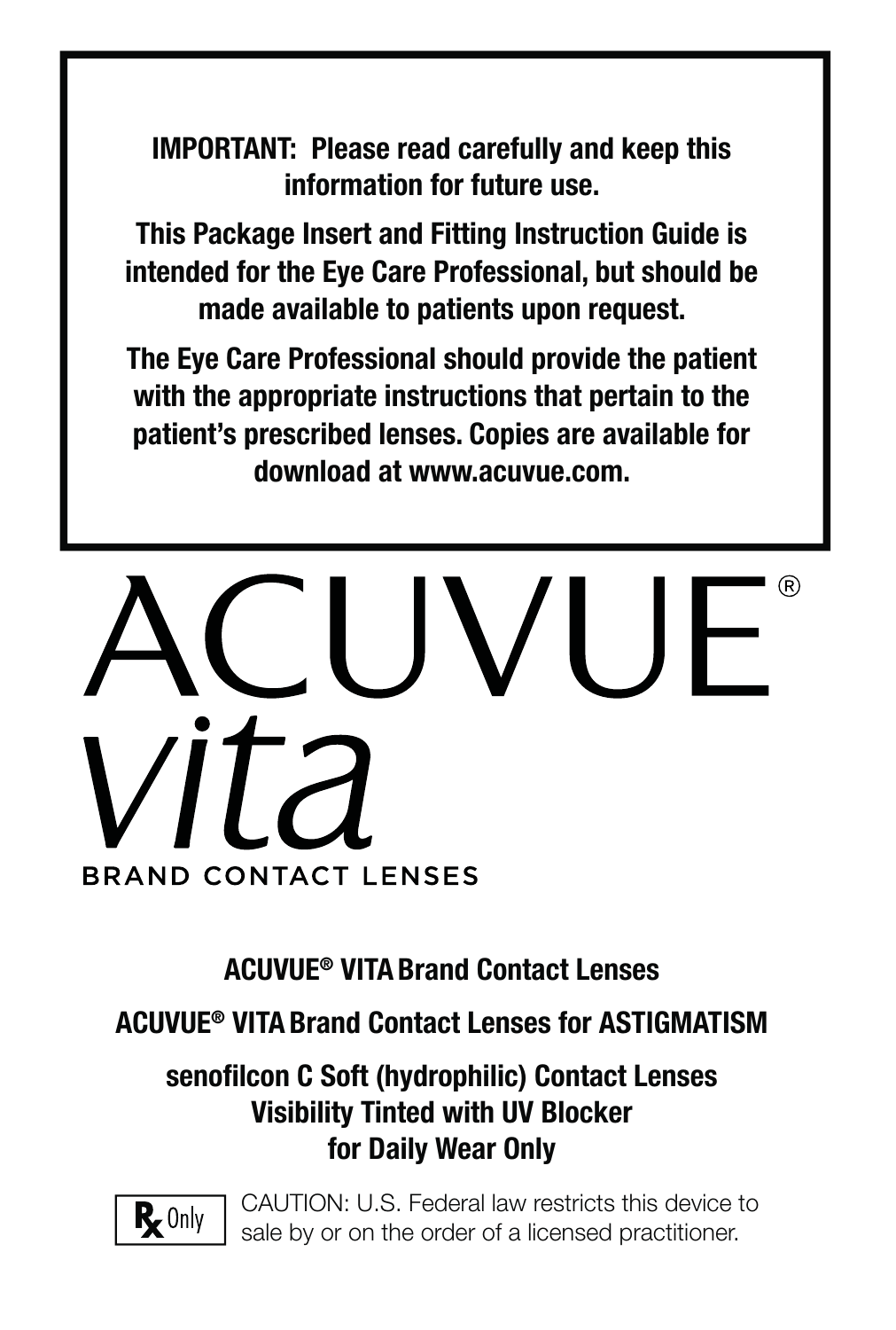## **SYMBOLS KEY**

The following symbols may appear on the label or packaging:

| <b>SYMBOL</b>                             | <b>DEFINITION</b>                            |
|-------------------------------------------|----------------------------------------------|
| i                                         | Consult Instructions for Use                 |
|                                           | Manufactured by or in                        |
|                                           | Date of Manufacture                          |
|                                           | Use By Date (expiration date)                |
| LOT                                       | <b>Batch Code</b>                            |
| STERILE                                   | Sterile Using Steam or Dry Heat              |
| 1-Month                                   | 1-Month Replacement                          |
| 123                                       | Lens Orientation Correct                     |
| $\overline{23}$                           | Lens Orientation Incorrect (Lens Inside Out) |
| $\begin{array}{c} 66 \\ 6086 \end{array}$ | Quality System Certification Symbol          |
|                                           | Fee Paid for Waste Management                |

Visit www.acuvue.com/guides for additional information about symbols.

### **DESCRIPTION**

ACUVUE® VITA Brand Contact Lenses and ACUVUE® VITA Brand Contact Lenses for ASTIGMATISM are soft (hydrophilic) contact lenses available as spherical or toric lenses, respectively.

The lenses are made of a silicone hydrogel material containing an internal wetting agent, visibility tint, and UV absorbing monomer.

The lenses are tinted blue using Reactive Blue Dye #4 to make the lenses more visible for handling. A benzotriazole UV absorbing monomer is used to block UV radiation.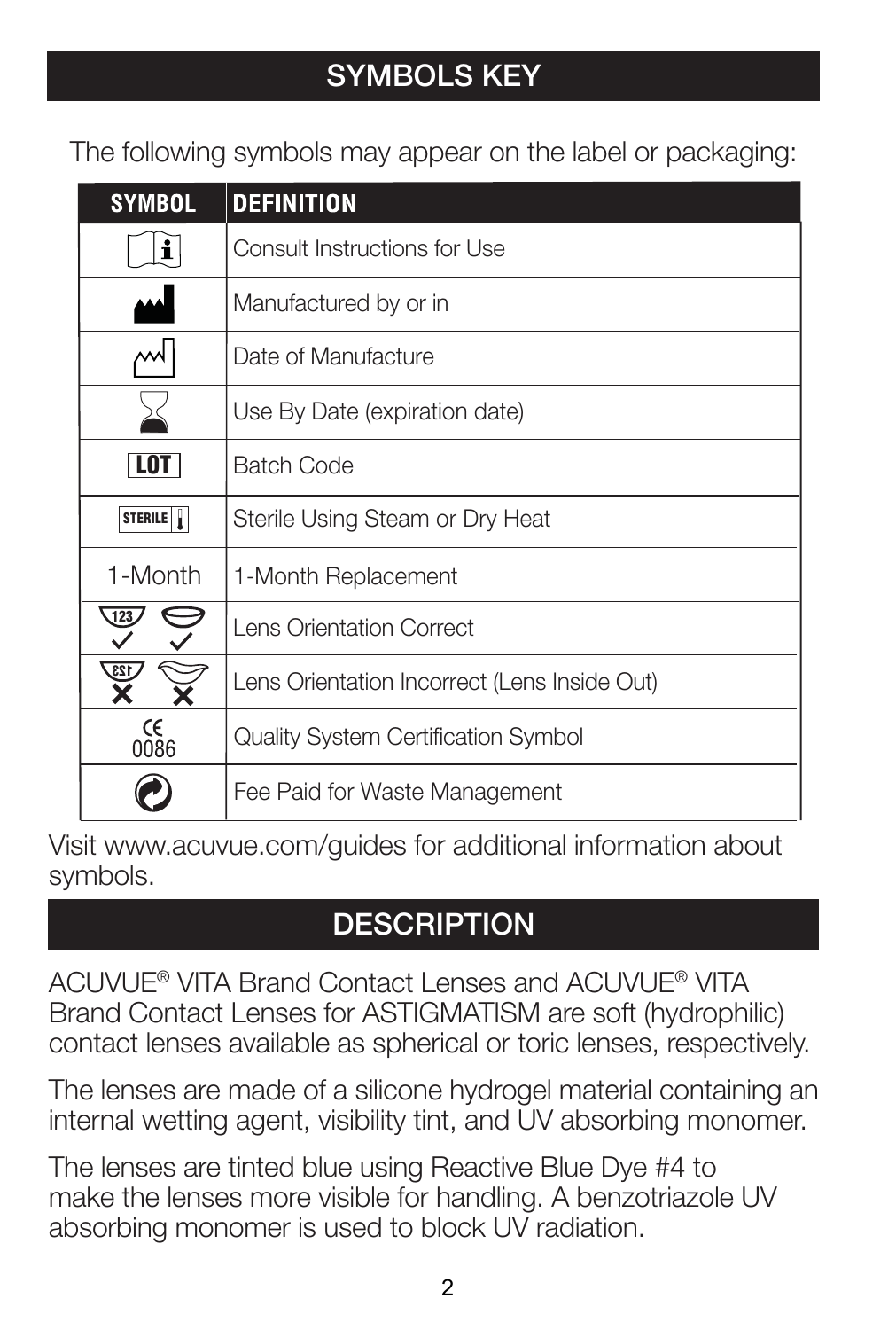### **Lens Properties:**

### **The physical/optical properties of the lens are:**

| • Specific Gravity (calculated): | $0.98 - 1.12$      |
|----------------------------------|--------------------|
| • Refractive Index:              | 1.42               |
| • Light Transmittance:           | 89% minimum        |
| • Surface Character:             | <b>Hydrophilic</b> |
| • Water Content:                 | 41%                |

• Oxygen Permeability (D/k):

 $122 \times 10^{-11}$  (cm<sup>2</sup>/sec) (ml O<sub>2</sub>/ml x mm Hg) at 35°C  $103 \times 10^{-11}$  (cm<sup>2</sup>/sec) (ml O<sub>2</sub>/ml x mm Hg) at 35°C

### **VALUE METHOD**

Fatt (boundary corrected, non-edge corrected)

Fatt (boundary corrected, edge corrected)

### **Lens Parameters Ranges:**

- 
- Center Thickness: Varies with power
- 
- Spherical Power (D): -20.00D to +20.00D
- Cylinder Power (CYL): -0.25D to -10.00D
- Axis Range (AXIS): 2.5° to 180°

• Diameter (DIA): 12.0 mm to 15.0 mm • Base Curve (BC): 7.85 mm to 10.00 mm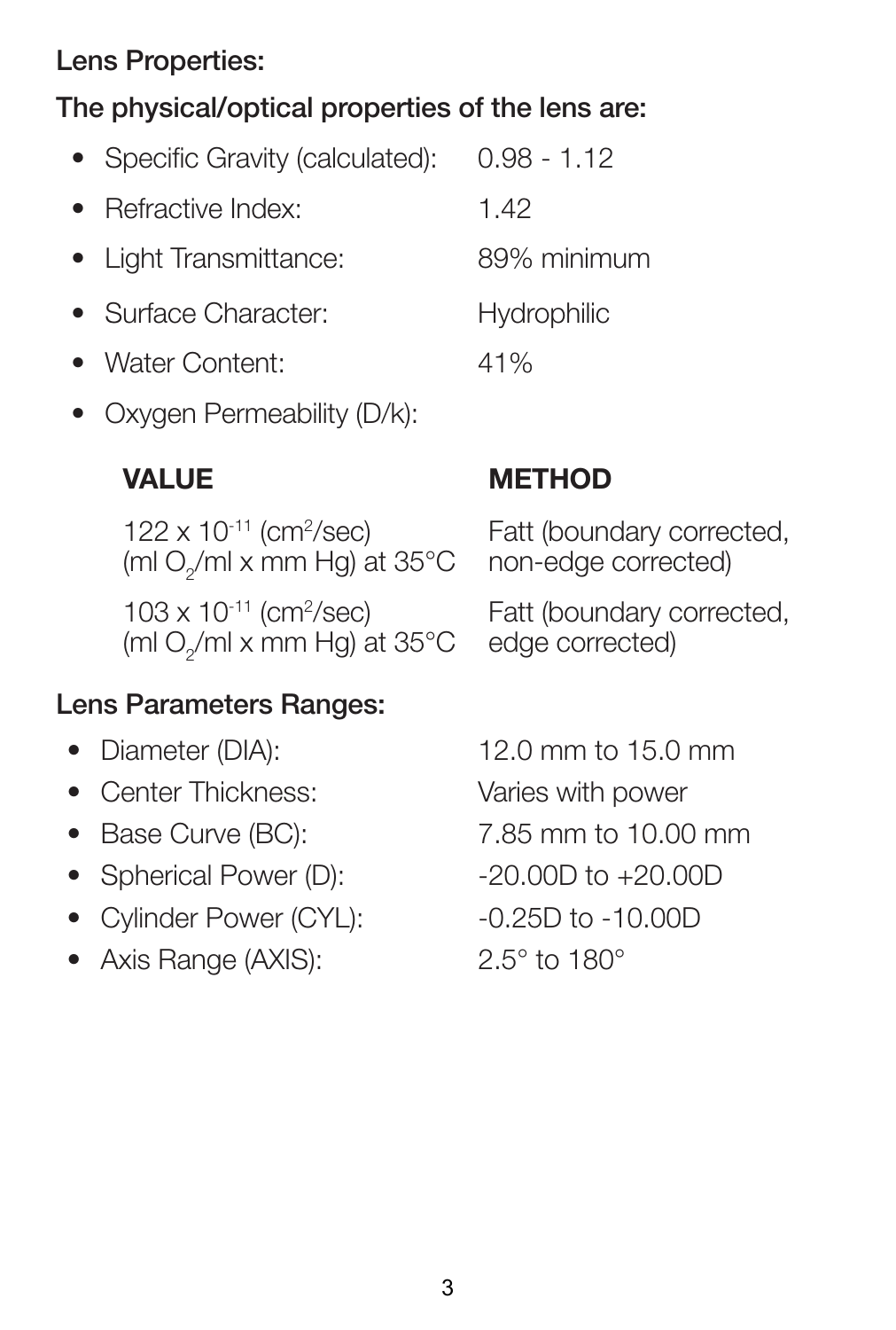## **AVAILABLE LENS PARAMETERS**

ACUVUE® VITA Brand Contact Lenses are hemispherical shells of the following dimensions:

| Diameter (DIA):                    | $14.0 \text{ mm}$                           |  |
|------------------------------------|---------------------------------------------|--|
| <b>Center</b><br><b>Thickness:</b> | 0.070 mm to 0.217 mm (varies with power)    |  |
| <b>Base Curve</b><br>(BC):         | 8.4 mm, 8.8 mm                              |  |
| Powers (D):                        | $+0.50D$ to $+6.00D$ (in 0.25D increments)  |  |
|                                    | +6.50D to +8.00D (in 0.50D increments)      |  |
|                                    | $-0.50D$ to $-6.00D$ (in 0.25D increments)  |  |
|                                    | $-6.50D$ to $-12.00D$ (in 0.50D increments) |  |

ACUVUE® VITA Brand Contact Lenses for ASTIGMATISM are hemitoric shells of the following dimensions:

| Diameter (DIA):                    | 14.5 mm                                                                                                                                                                                                      |
|------------------------------------|--------------------------------------------------------------------------------------------------------------------------------------------------------------------------------------------------------------|
| <b>Center</b><br><b>Thickness:</b> | 0.075 mm to 0.172 mm (varies with power)                                                                                                                                                                     |
| <b>Base Curve</b><br>(BC):         | $8.6 \text{ mm}$                                                                                                                                                                                             |
| Powers (D):                        | $+0.00D$ to $-6.00D$ (in 0.25D increments)                                                                                                                                                                   |
|                                    | Cylinders (CYL): -0.75D, -1.25D, -1.75D,<br>$-2.25D*$                                                                                                                                                        |
|                                    | Axis (AXIS): 10° to 180° in 10° increments<br>*-2.25D cylinder is available in 10°, 20°, 70°, 80°,<br>90°, 100°, 110°, 160°, 170°, 180° axes only                                                            |
|                                    | $+0.25D$ to $+4.00D$ (in 0.25D increments)<br>$-6.50D$ to $-9.00D$ (in 0.50D increments)<br>Cylinders (CYL): -0.75D, -1.25D, -1.75D<br>Axis (AXIS): 10°, 20°, 70°, 80°, 90°, 100°,<br>110°, 160°, 170°, 180° |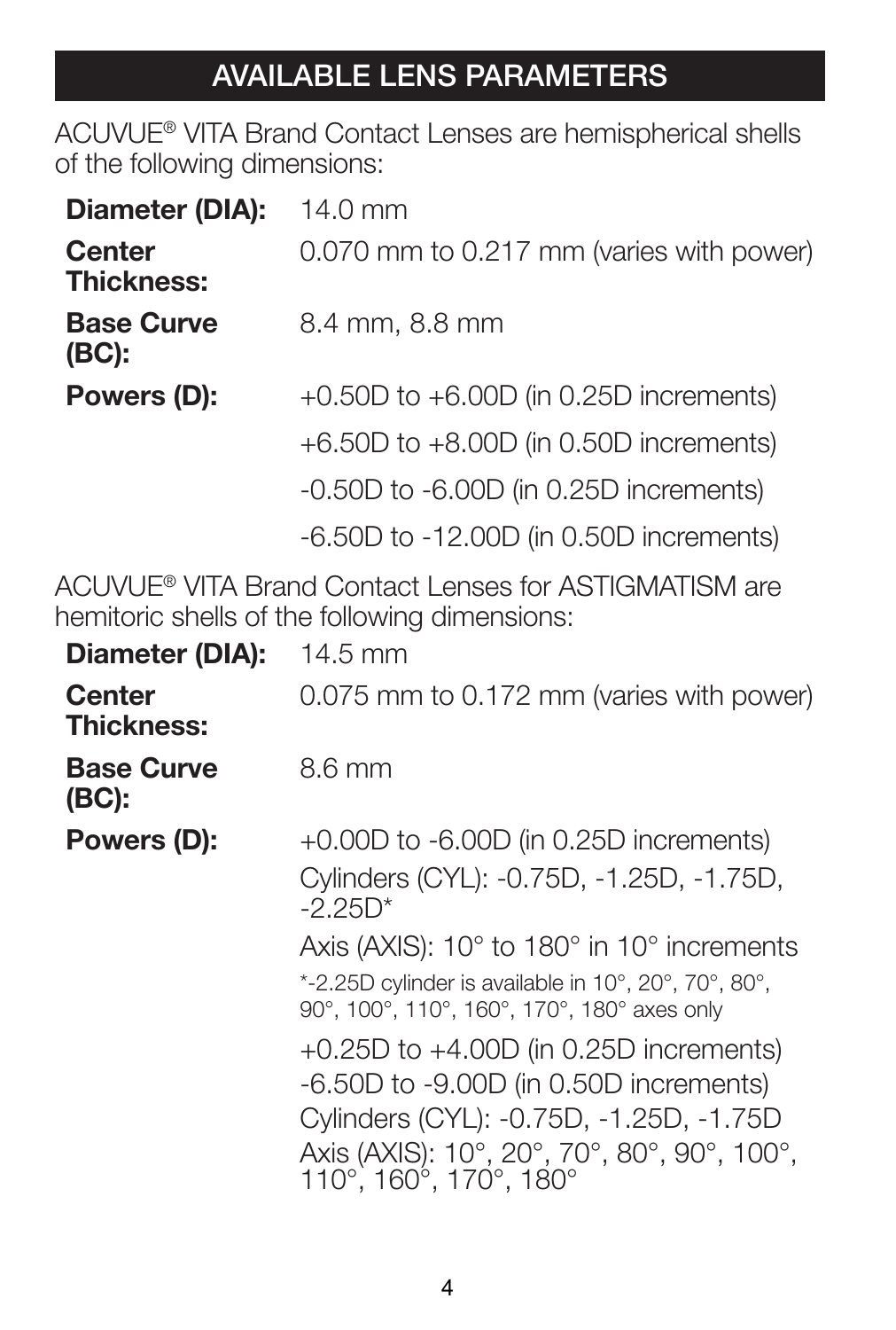### **TRANSMITTANCE CURVES**

ACUVUE® VITA Brand Contact Lenses (senofilcon C) Visibility Tinted with UV Blocker vs. 24 yr. old human cornea and 25 yr. old human crystalline lens.



\* The data was obtained from measurements taken through the central 3-5 mm portion for the thinnest marketed lens (-1.00D lens, 0.070 mm center thickness).

1Lerman, S., Radiant Energy and the Eye, MacMillan, New York, 1980, p. 58, figure 2-21 2 Waxler, M., Hitchins, V.M., Optical Radiation and Visual Health, CRC Press, Boca Raton, Florida, 1986, p. 19, figure 5

**WARNING: UV absorbing contact lenses are NOT substitutes for protective UV absorbing eyewear, such as UV absorbing goggles or sunglasses because they do not completely cover the eye and surrounding area. The patient should continue to use UV absorbing eyewear as directed.**

### **ACTIONS**

In its hydrated state, the contact lens, when placed on the cornea, acts as a refracting medium to focus light rays on the retina.

The transmittance characteristics are less than 1% in the UVB range of 280 nm to 315 nm and less than 10% in the UVA range of 316 nm to 380 nm for the entire power range.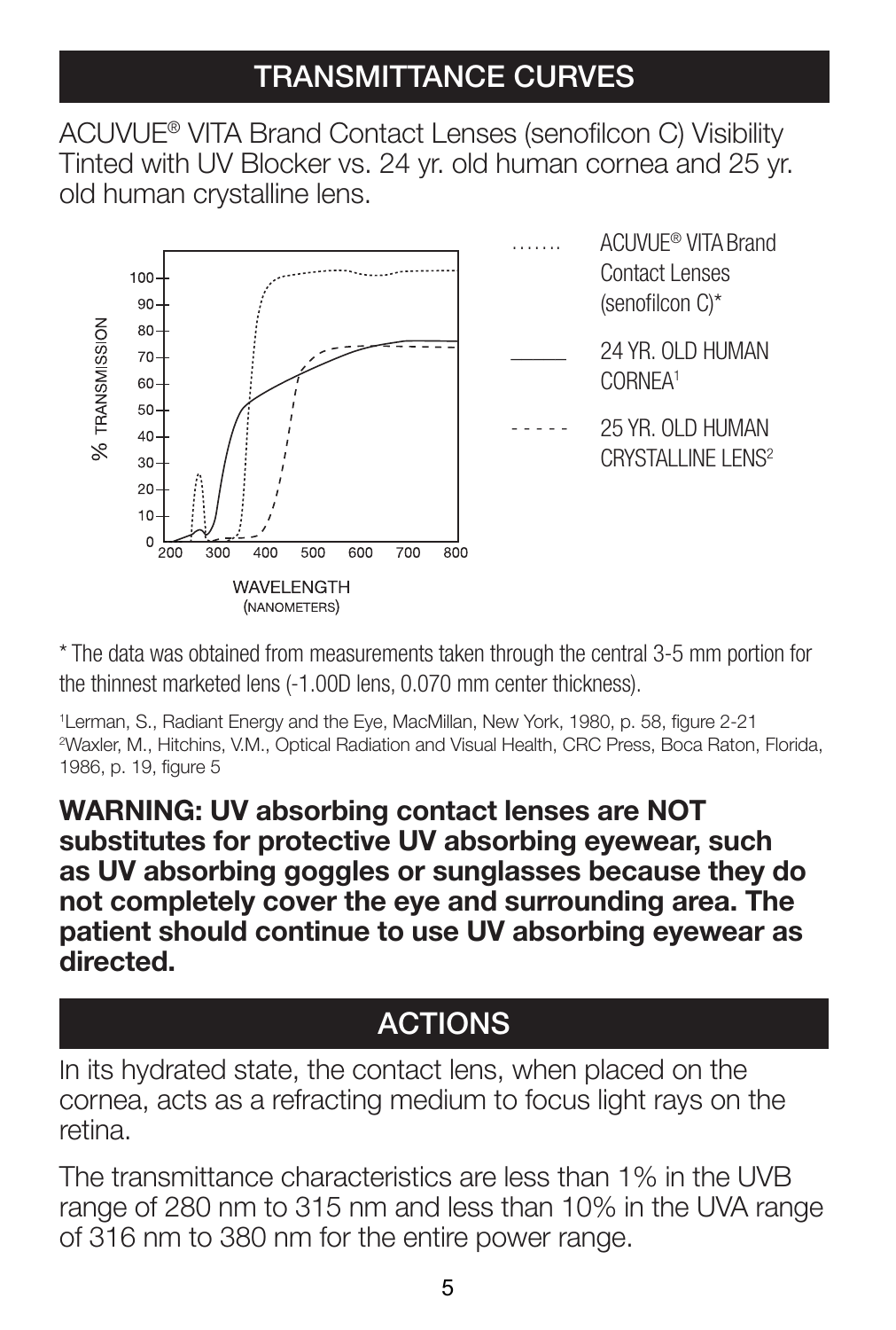**NOTE: Long-term exposure to UV radiation is one of the risk factors associated with cataracts. Exposure is based on a number of factors such as environmental conditions (altitude, geography, cloud cover) and personal factors (extent and nature of outdoor activities). UV-Blocking contact lenses help provide protection against harmful UV radiation. However, clinical studies have not been done to demonstrate that wearing UV-Blocking contact lenses reduces the risk of developing cataracts or other eye disorders. The Eye Care Professional should be consulted for more information.**

### **INDICATIONS (USES)**

ACUVUE® VITA Brand Contact Lenses are indicated for daily wear for the optical correction of refractive ametropia (myopia and hyperopia) in phakic or aphakic persons with non-diseased eyes who may have 1.00D or less of astigmatism.

ACUVUE® VITA Brand Contact Lenses for ASTIGMATISM are indicated for daily wear for the optical correction of refractive ametropia (myopia and hyperopia) in phakic or aphakic persons with non-diseased eyes who may have 0.50D to 3.00D of astigmatism.

The lenses contain a UV Blocker to help protect against transmission of harmful UV radiation to the cornea and into the eye.

These lenses are intended for frequent/planned replacement wear (see **REPLACEMENT SCHEDULE** section). Lenses may be disinfected using a chemical disinfection system only and should be discarded after the recommended wearing period as prescribed by the Eye Care Professional. These lenses are intended for daily wear, monthly replacement.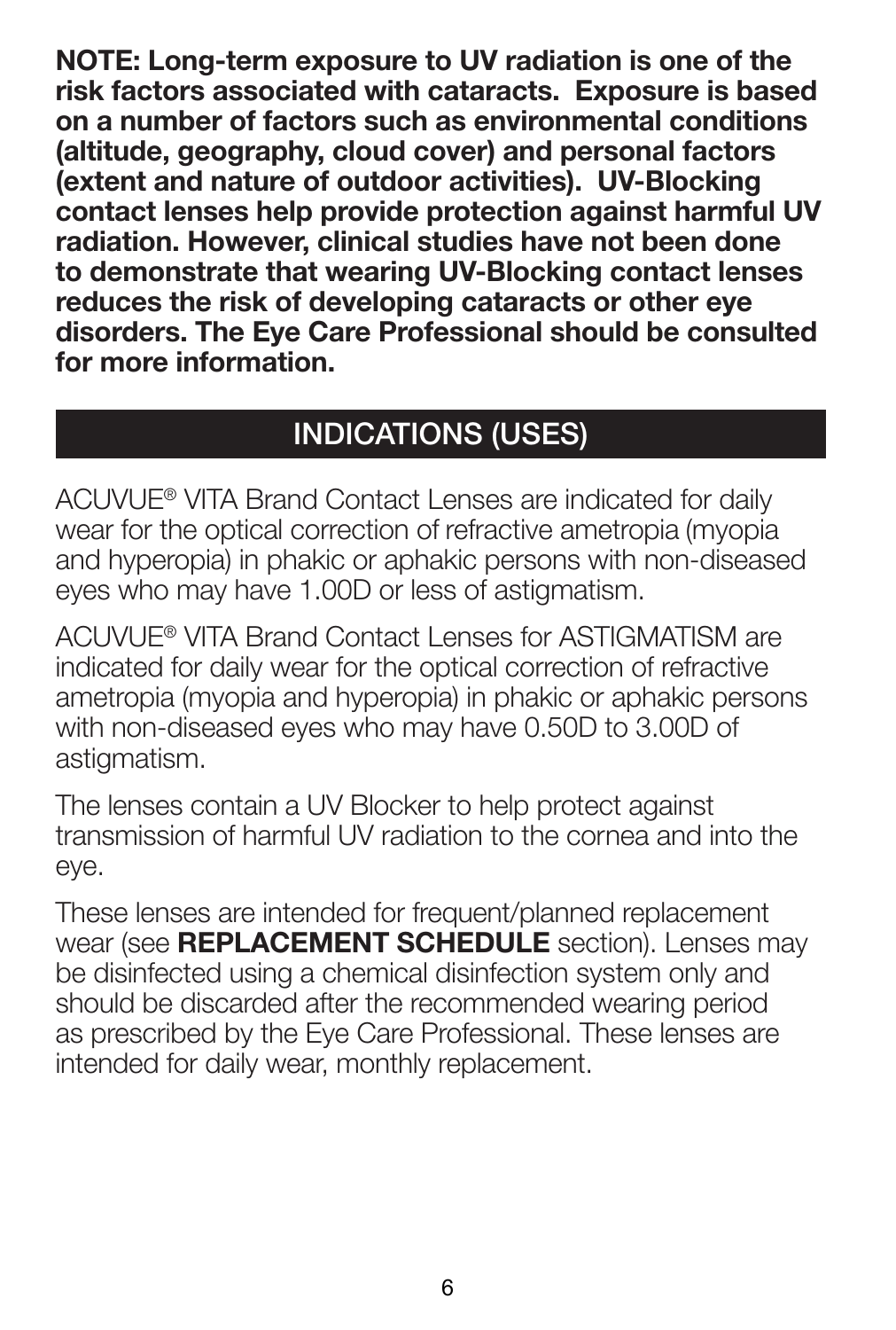### **DO NOT USE these lenses when any of the following conditions exist:**

- Acute or subacute inflammation or infection of the anterior chamber of the eye.
- Any eye disease, injury, or abnormality that affects the cornea, conjunctiva, or eyelids.
- Severe insufficiency of lacrimal secretion (dry eye).
- Corneal hypoesthesia (reduced corneal sensitivity).
- Any systemic disease that may affect the eye or be exaggerated by wearing contact lenses.
- Allergic reactions of ocular surfaces or adnexa that may be induced or exaggerated by wearing contact lenses or use of contact lens solutions.
- Ocular irritation due to allergic reactions which may be caused by use of contact lens solutions (e.g., cleaning and disinfecting solutions, rewetting drops, etc.) that contain chemicals or preservatives (such as mercury, Thimerosal, etc.) to which some people may develop an allergic response.
- Any active corneal infection (bacterial, fungal, protozoal, or viral).
- If eyes become red or irritated.

### **WARNINGS**

**Patients should be advised of the following warnings pertaining to contact lens wear:**

**EYE PROBLEMS, INCLUDING CORNEAL ULCERS, CAN DEVELOP RAPIDLY AND LEAD TO LOSS OF VISION. IF THE PATIENT EXPERIENCES:**

**• Eye Discomfort,**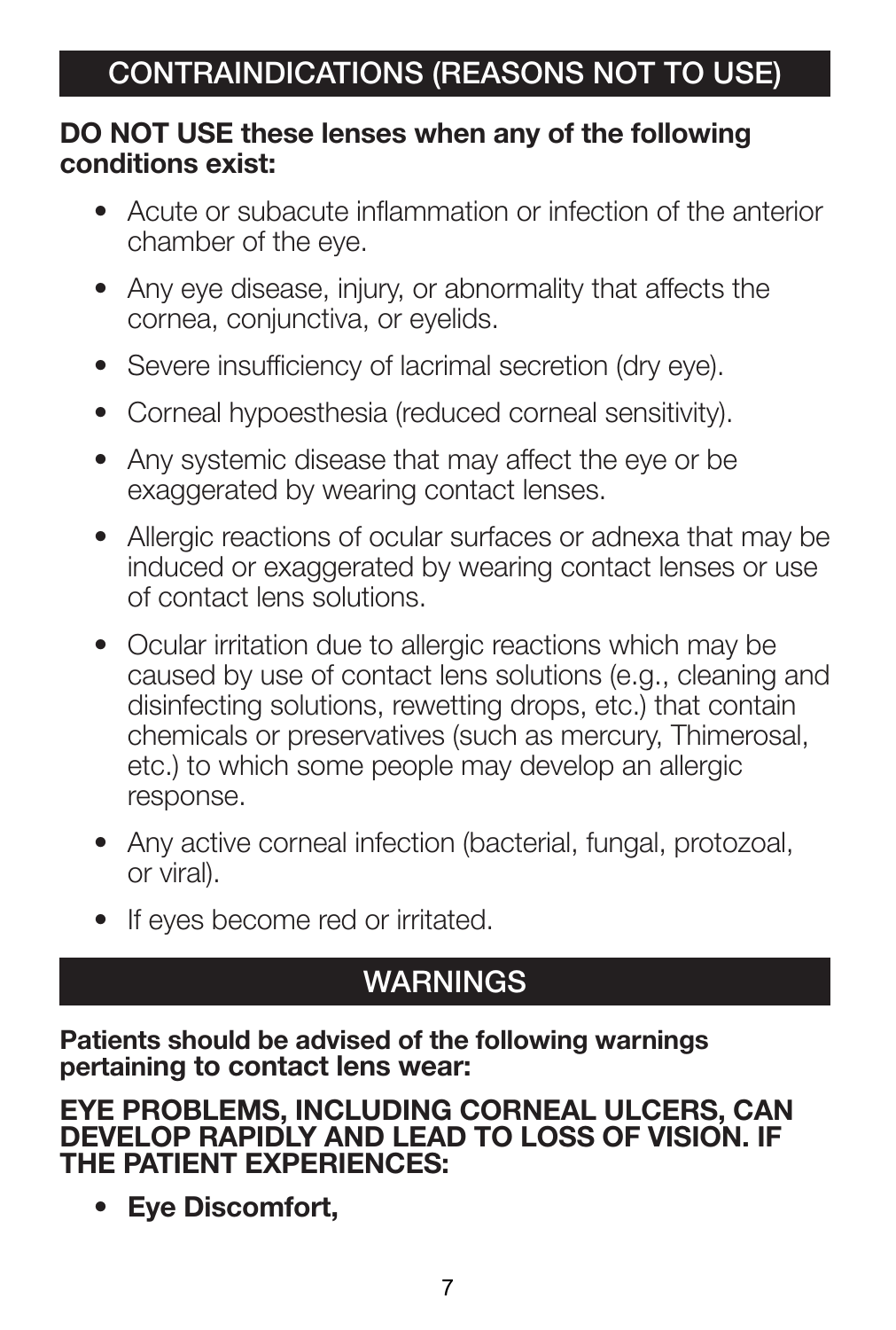- **Excessive Tearing,**
- **Vision Changes,**
- **Loss of Vision,**
- **Eye Redness, or**
- **Other Eye Problems,**

### **THE PATIENT SHOULD BE INSTRUCTED TO IMMEDIATELY REMOVE THE LENSES AND PROMPTLY CONTACT THE EYE CARE PROFESSIONAL.**

- Patients should be instructed not to wear their lenses while sleeping. Clinical studies have shown that when daily wear users wear their lenses overnight (outside the intended indication), the risk of ulcerative keratitis is greater than among those who do not wear them overnight.<sup>3</sup>
- Studies have shown that contact lens wearers who are smokers have a higher incidence of adverse reactions than nonsmokers.
- Problems with contact lenses or lens care products could result in serious injury to the eye. Patients should be cautioned that proper use and care of contact lenses and lens care products, including lens cases, are essential for the safe use of these products.
- The overall risk of ulcerative keratitis may be reduced by carefully following directions for lens care, including cleaning the lens case.

3 New England Journal of Medicine, September 21, 1989; 321 (12), pp. 773-783

### **Specific Instructions for Use and Warnings:**

**• Water Activity**

### **Instruction for Use**

Do not expose contact lenses to water while wearing them.

### **WARNING:**

Water can harbor microorganisms that can lead to severe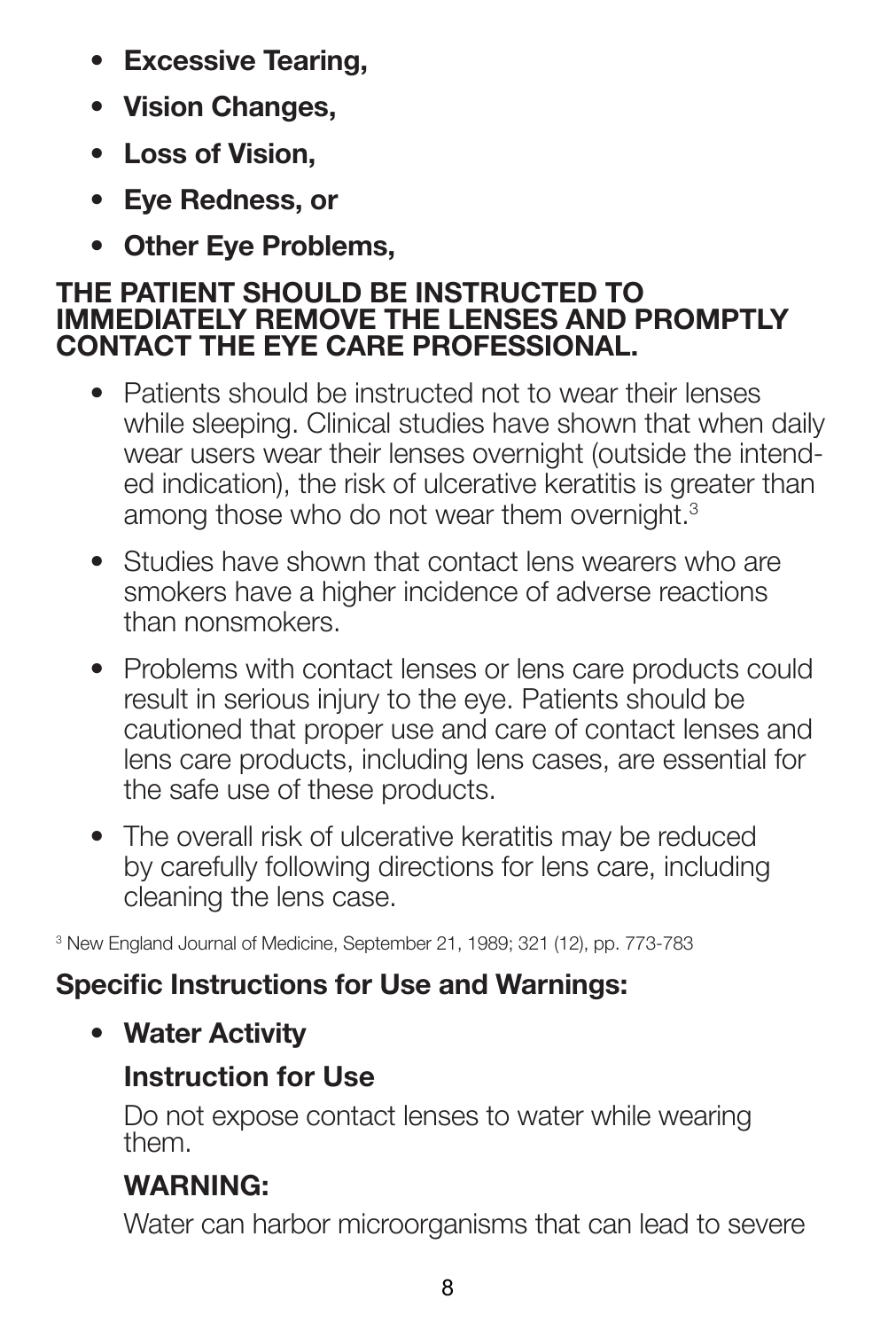infection, vision loss, or blindness. If lenses have been submersed in water when participating in water sports or swimming in pools, hot tubs, lakes, or oceans, the patient should be instructed to discard them and replace them with a new pair. The Eye Care Professional should be consulted for recommendations regarding wearing lenses during any activity involving water.

### **• Soaking and Storing Your Lenses**

### **Instruction for Use**

Use only fresh multi-purpose (contact lens disinfecting) solution each time the lenses are soaked (stored).

### **WARNING:**

Do not reuse or "top off" old solution left in the lens case since solution reuse reduces effective lens disinfection and could lead to severe infection, vision loss, or blindness.

"Topping-Off" is the addition of fresh solution to solution that has been sitting in the case.

### **• Discard Date on Multi-Purpose Solution Bottle**

### **Instructions for Use**

- –Discard any remaining solution after the recommended time period indicated on the bottle of multi-purpose solution used for disinfecting and soaking the contact lenses.
- –The discard date refers to the time that the patient can safely use the contact lens care product after the bottle has been opened. It is not the same as the expiration date, which is the last date that the product is still effective before it is opened.

### **WARNING:**

Using multi-purpose solution beyond the discard date could result in contamination of the solution and can lead to severe infection, vision loss, or blindness.

- –To avoid contamination, DO NOT touch tip of container to any surface. Replace cap after using.
- –To avoid contaminating the solution, DO NOT transfer to other bottles or containers.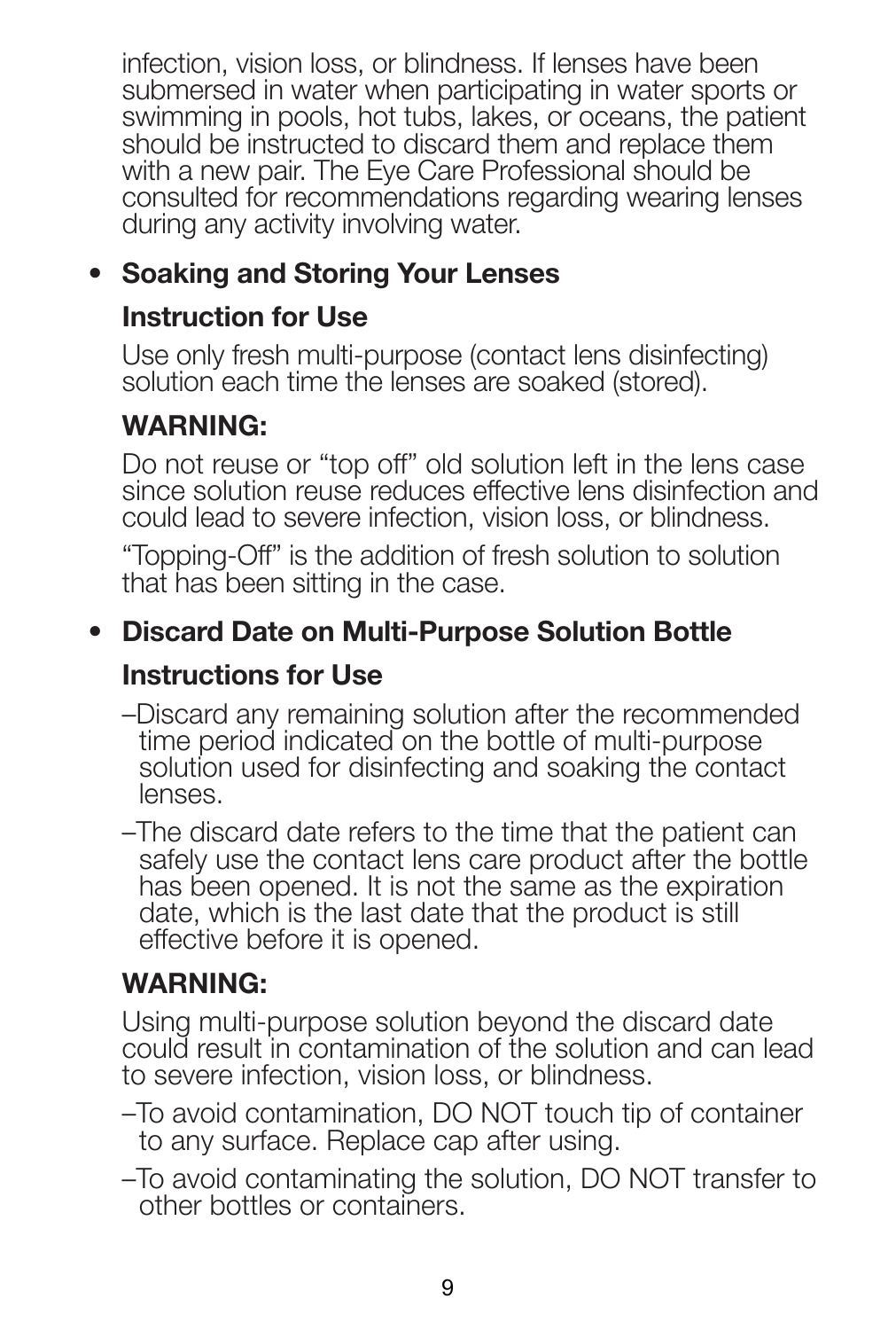### **• Rub and Rinse Time**

### **Instruction for Use**

To adequately disinfect the lenses, the patient should rub and rinse the lenses according to the recommended lens rubbing and rinsing times in the labeling of the multipurpose solution.

### **WARNING:**

- –Rub and rinse lenses for the recommended amount of time to help prevent serious eye infections.
- –Never use water, saline solution, or rewetting drops to disinfect the lenses. These solutions will not disinfect the lenses. Not using the recommended disinfectant can lead to severe infection, vision loss, or blindness.

### **• Lens Case Care**

### **Instructions for Use**

- –Empty and clean contact lens cases with digital rubbing using fresh, sterile disinfecting solutions/contact lens cleaner. Never use water. Cleaning should be followed by rinsing with fresh, sterile disinfecting solutions (never use water) and wiping the lens cases with fresh, clean tissue is recommended. Never air-dry or recap the lens case lids after use without any additional cleaning methods. If air-drying, be sure that no residual solution remains in the case before allowing it to air-dry.
- –Replace the lens case according to the directions given by the Eye Care Professional or the manufacturer's labeling that accompanies the case.
- –Contact lens cases can be a source of bacterial growth.

### **WARNING:**

Do not store lenses or rinse lens cases with water or any non-sterile solution. Only fresh multi-purpose solution should be used to prevent contamination of the lenses or lens case. Use of non-sterile solution can lead to severe infection, vision loss, or blindness.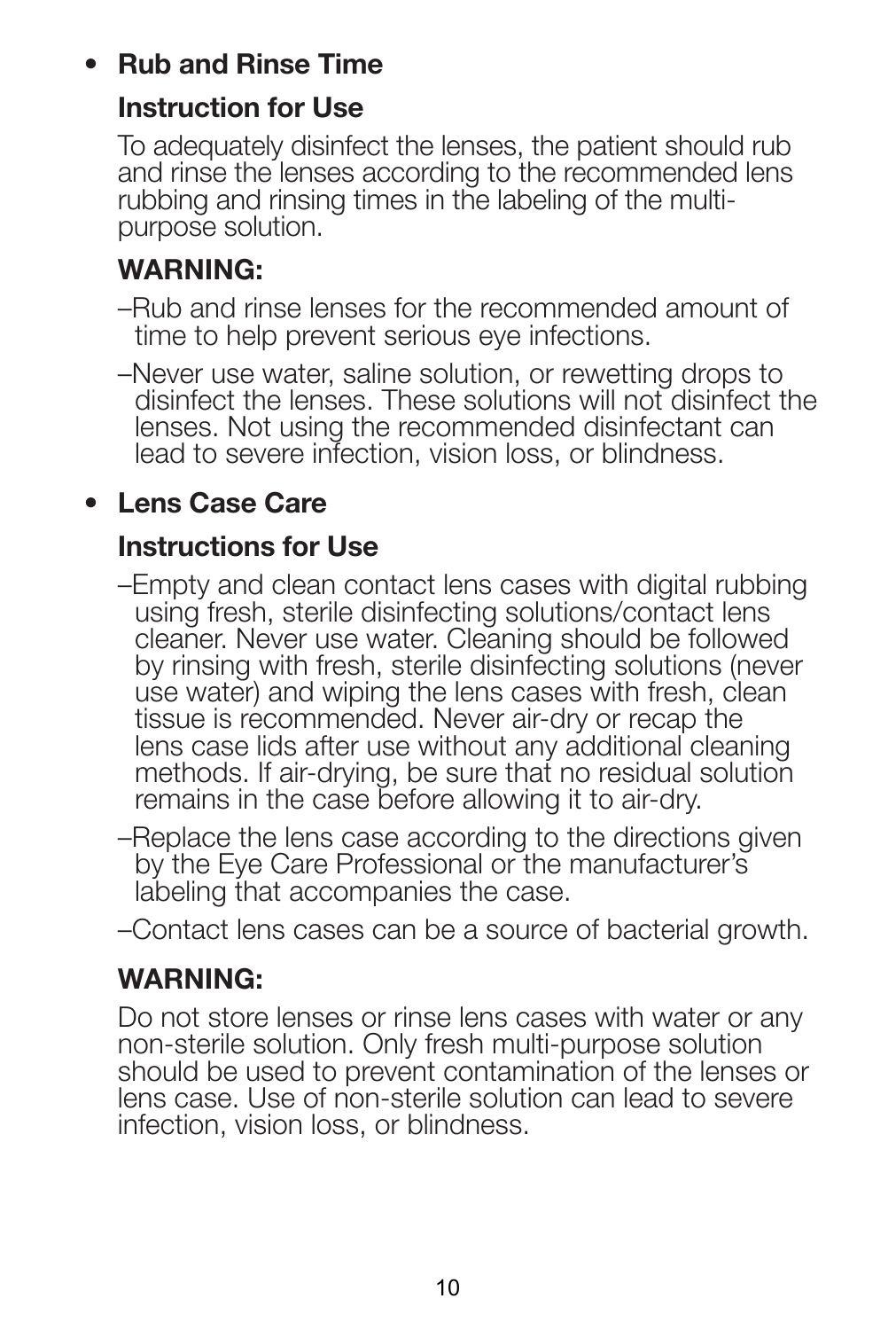### **Special Precautions for Eye Care Professionals:**

• Due to the small number of patients enrolled in clinical investigation of lenses, all refractive powers, design configurations, or lens parameters available in the lens material are not evaluated in significant numbers. Consequently, when selecting an appropriate lens design and parameters, the Eye Care Professional should consider all characteristics of the lens that can affect lens performance and ocular health, including oxygen permeability, wettability, central and peripheral thickness, and optic zone diameter.

The potential impact of these factors on the patient's ocular health should be carefully weighed against the patient's need for refractive correction; therefore, the continuing ocular health of the patient and lens performance on the eye should be carefully monitored by the prescribing Eye Care Professional.

- Patients who wear these lenses to correct presbyopia using monovision may not achieve the best corrected visual acuity for either far or near vision. Visual requirements vary with the individual and should be considered when selecting the most appropriate type of lens for each patient.
- Fluorescein, a yellow dye, should not be used while the lenses are on the eyes. The lenses absorb this dye and become discolored. Whenever fluorescein is used in eyes, the eyes should be flushed with a sterile saline solution that is recommended for in-eye use.
- Eye Care Professionals should instruct the patient to remove lenses immediately if the eyes become red or irritated.

### **Eye Care Professionals should carefully instruct patients about the following care regimen and safety precautions.**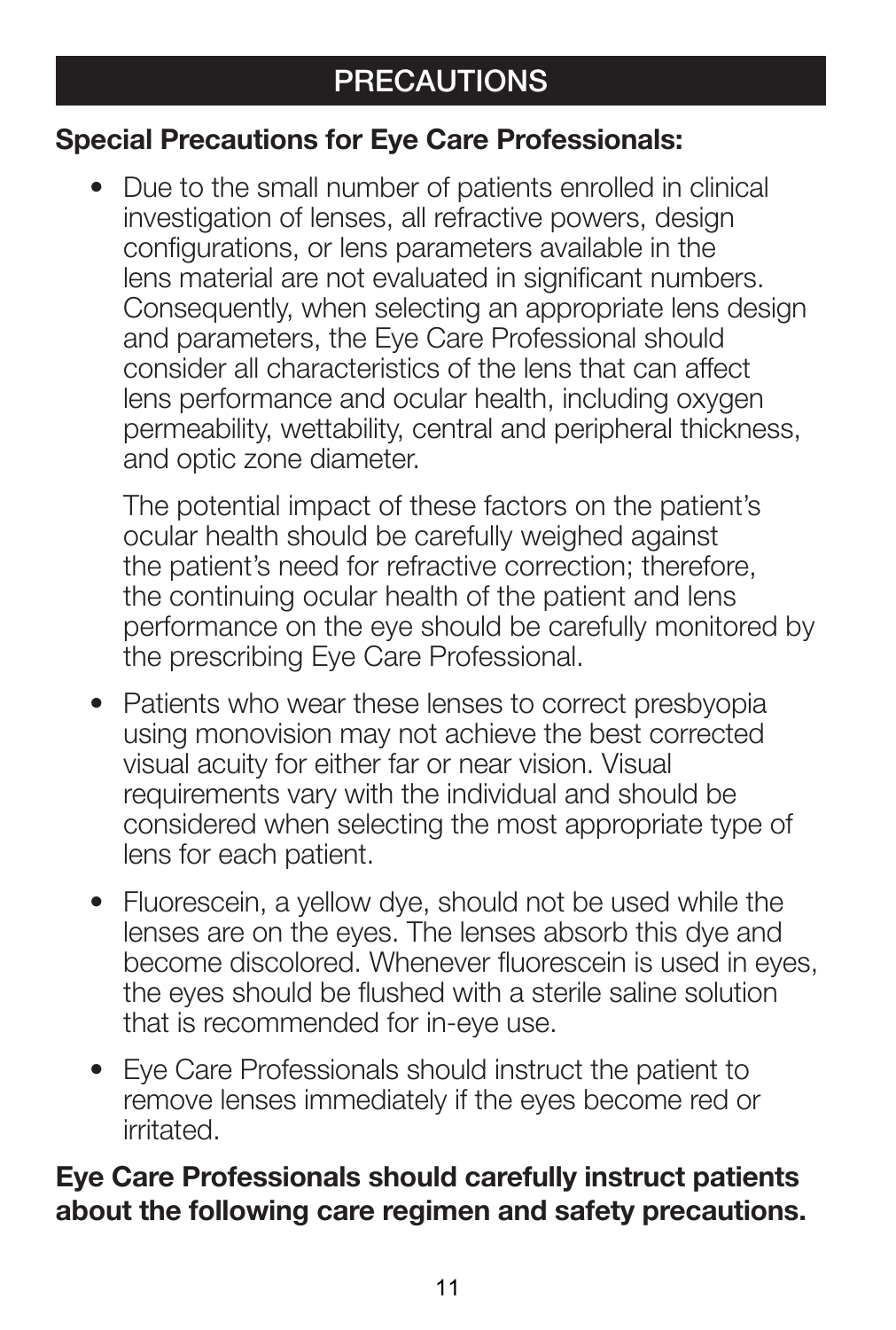### **Handling Precautions:**

- Before leaving the Eye Care Professional's office, the patient should be able to promptly remove the lenses or should have someone else available who can remove the lenses for him or her.
- DO NOT use if the sterile blister package is opened or damaged.
- Always wash and rinse hands before handling lenses. Do not get cosmetics, lotions, soaps, creams, deodorants, or sprays in the eyes or on the lenses. It is best to put on lenses before putting on makeup.
- DO NOT touch contact lenses with fingers or hands if the hands are not free of foreign materials, as microscopic scratches of the lenses may occur, causing distorted vision and/or injury to the eye.
- Carefully follow the handling, insertion, removal, cleaning, disinfecting, storing, and wearing instructions in the Patient Instruction Guide for these lenses and those prescribed by the Eye Care Professional.
- Always handle lenses carefully and avoid dropping them.
- Never use tweezers or other tools to remove lenses from the lens container. Slide the lens up the side of the bowl until it is free of the container.
- Do not touch the lens with fingernails.

### **Lens Wearing Precautions:**

- If the lens sticks (stops moving) on the eye, follow the recommended directions in "Care for Sticking (Non-Moving) Lenses." The lens should move freely on the eye for the continued health of the eye. If non-movement of the lens continues, the patient should be instructed to immediately consult his or her Eye Care Professional.
- Never wear lenses beyond the period recommended by the Eye Care Professional.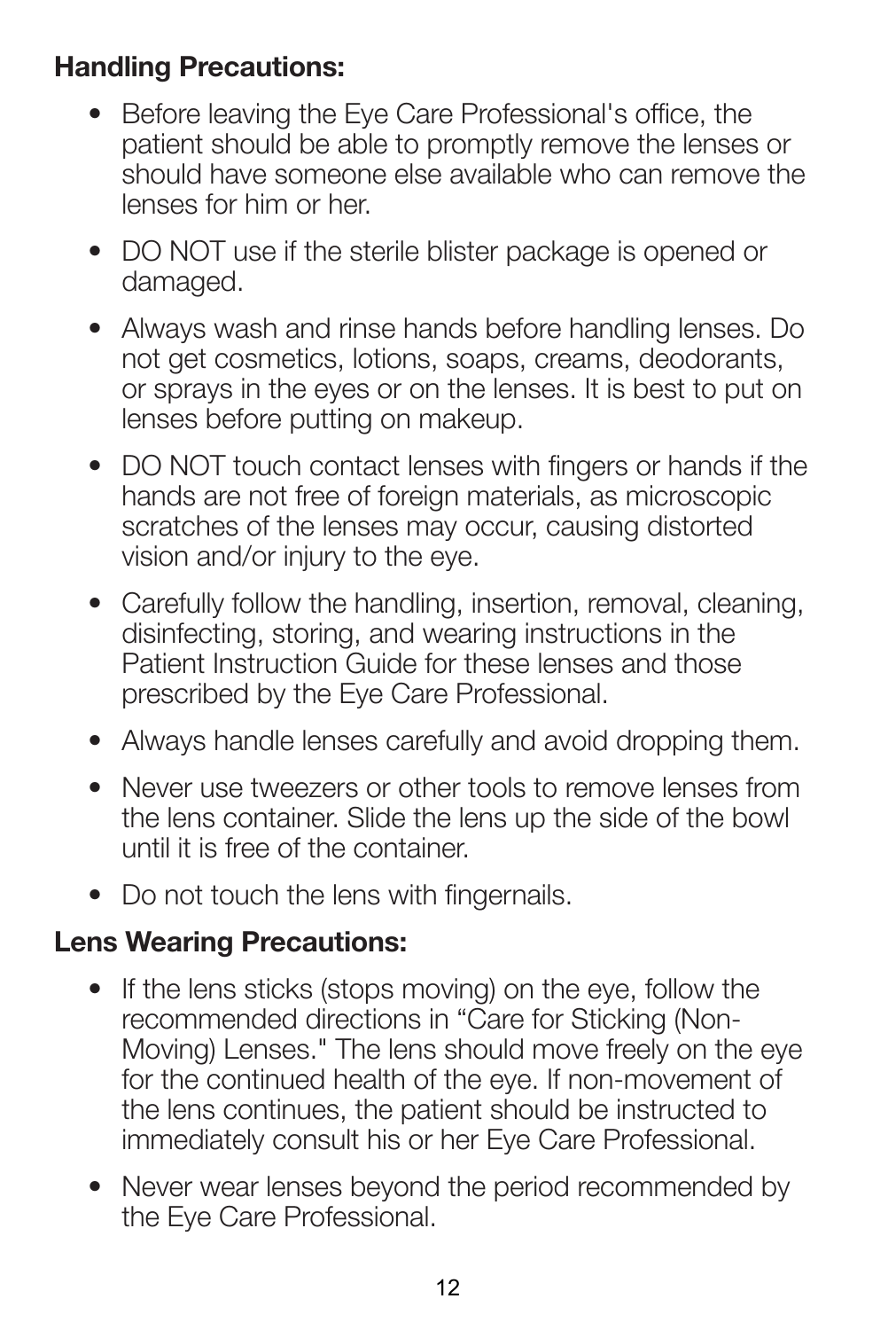- The patient should be advised to never allow anyone else to wear their lenses. They have been prescribed to fit their eyes and to correct their vision to the degree necessary. Sharing lenses greatly increases the chance of eye infections.
- If aerosol products, such as hairspray, are used while wearing lenses, exercise caution and keep eyes closed until the spray has settled.
- Avoid all harmful or irritating vapors and fumes while wearing lenses.
- Always discard lenses worn as prescribed by the Eye Care Professional.

### **Lens Care Precautions:**

- Different solutions cannot always be used together and not all solutions are safe for use with all lenses. Use only recommended solutions.
- Do not change solution without consulting with the Eye Care Professional.
- Never use solutions recommended for conventional hard contact lenses only.
- Always use fresh, unexpired lens care solutions and lenses and always follow directions in the package inserts for the use of contact lens solutions.
- Sterile unpreserved solutions, when used, should be discarded after the time specified in the directions.
- Do not use saliva or anything other than the recommended solutions for lubricating or wetting lenses.
- Always keep the lenses completely immersed in the recommended storage solution when the lenses are not being worn (stored). Prolonged periods of drying (e.g., exposing the lens to air for 30 minutes or more) will reduce the ability of the lens surface to return to a wettable state. If the lens surface does become dried out, discard the lens and use a new one.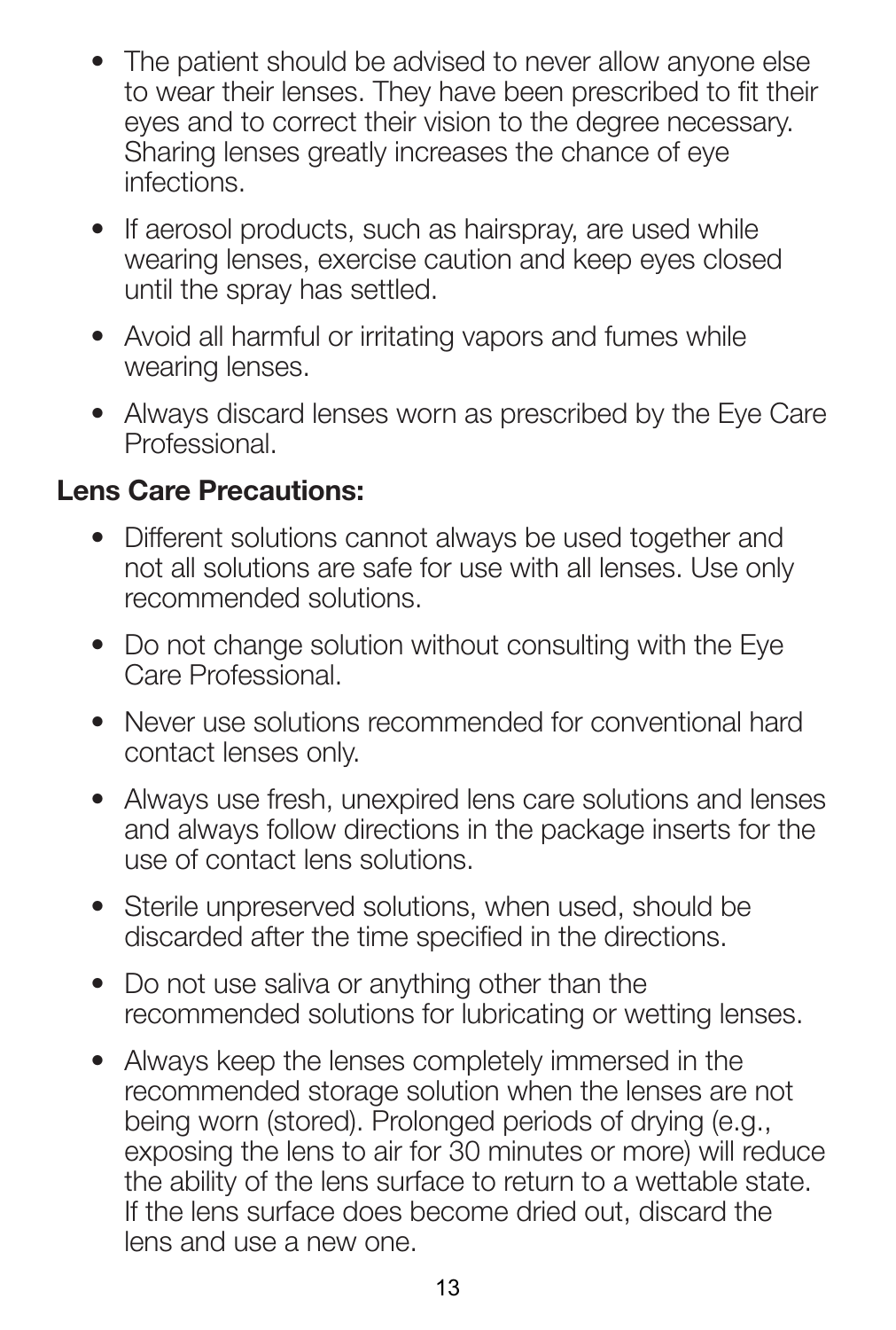### **Other Topics to Discuss with Patients:**

- Always contact the Eye Care Professional before using any medicine in the eyes.
- Certain medications, such as antihistamines, decongestants, diuretics, muscle relaxants, tranquilizers, and those for motion sickness may cause dryness of the eye, increased lens awareness, or blurred vision. Should such conditions exist, proper remedial measures should be prescribed.
- Oral contraceptive users could develop visual changes or changes in lens tolerance when using contact lenses. Patients should be cautioned accordingly.
- As with any contact lens, follow-up visits are necessary to assure the continuing health of the patient's eyes. The patient should be instructed as to a recommended follow-up schedule.

### **Who Should Know That the Patient is Wearing Contact Lenses?**

- Patients should inform all doctors (Health Care Professionals) about being a contact lens wearer.
- Patients should always inform their employer of being a contact lens wearer. Some jobs may require use of eye protection equipment or may require that the patient not wear contact lenses.

### **ADVERSE REACTIONS**

### **The patient should be informed that the following problems may occur when wearing contact lenses:**

- The eye may burn, sting, and/or itch.
- There may be less comfort than when the lens was first placed on the eye.
- There may be a feeling of something in the eye (foreign body, scratched area).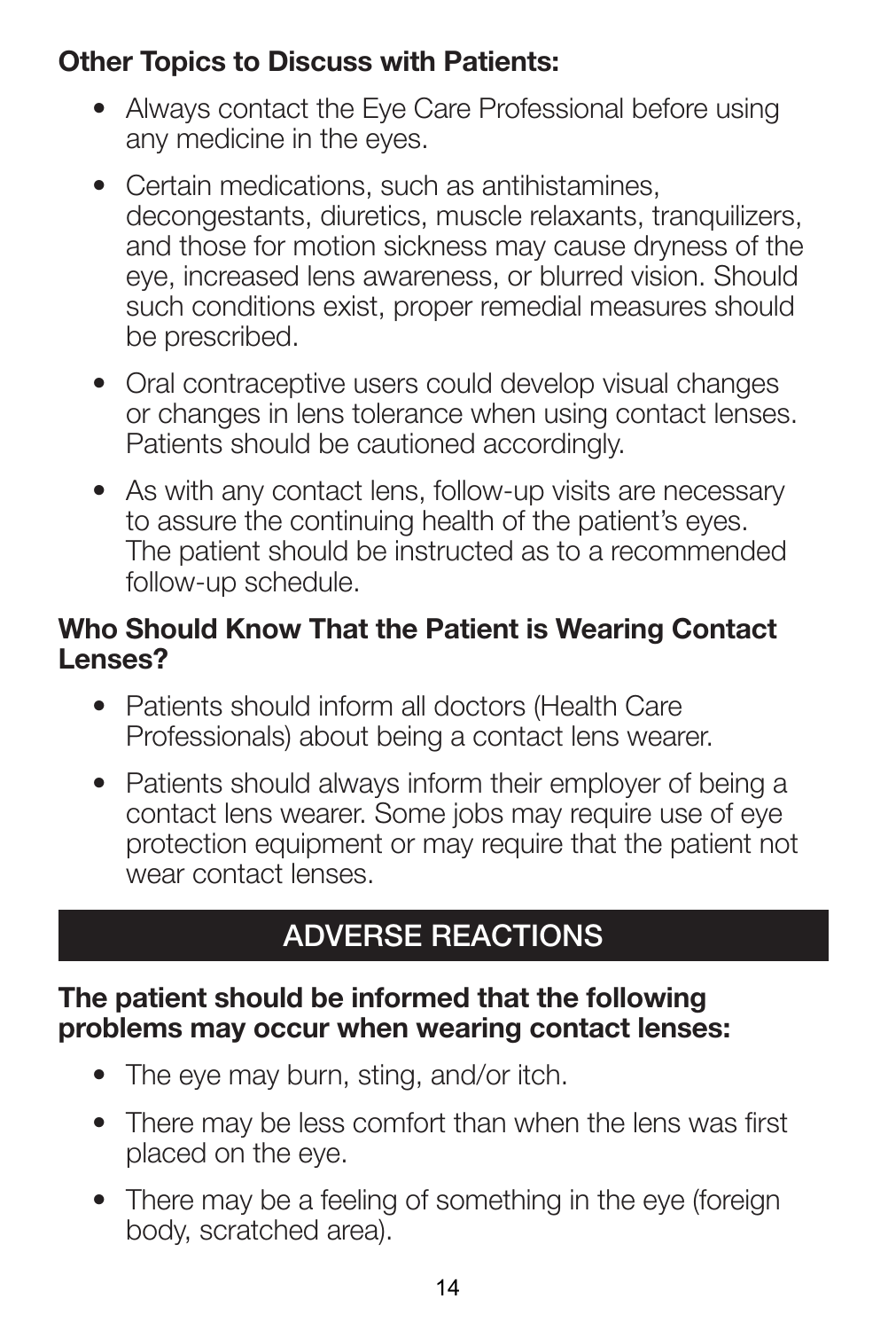- There may be the potential for some temporary impairment due to peripheral infiltrates, peripheral corneal ulcers, or corneal erosion. There may be the potential for other physiological observations, such as local or generalized edema, corneal neovascularization, corneal staining, injection, tarsal abnormalities, iritis, and conjunctivitis; some of which are clinically acceptable in low amounts.
- There may be excessive watering, unusual eye secretions, or redness of the eye.
- Poor visual acuity, blurred vision, rainbows, or halos around objects, photophobia, or dry eyes may also occur if the lenses are worn continuously or for too long a time.

The patient should be instructed to conduct a simple 3-part selfexamination at least once a day. They should ask themselves:

- How do the lenses feel on my eyes?
- How do my eyes look?
- Have I noticed a change in my vision?

If the patient reports any problems, he or she should be instructed to IMMEDIATELY REMOVE THE LENS. If the problem or discomfort stops and the lens appears undamaged, the patient should clean and rinse the lens with a recommended soft contact lens care solution, and reinsert the lens. If after reinserting the lens, the problem continues, the patient should discard the lens and place a new fresh lens on the eye.

If after inserting the new lens, the problem continues, the patient should be directed to IMMEDIATELY REMOVE THE LENS AND CONTACT HIS OR HER EYE CARE PROFESSIONAL.

The patient should be advised that when any of the above symptoms occur, a serious condition such as infection, corneal ulcer, neovascularization, or iritis may be present. He or she should be instructed to seek immediate professional identification of the problem and prompt treatment to avoid serious eye damage.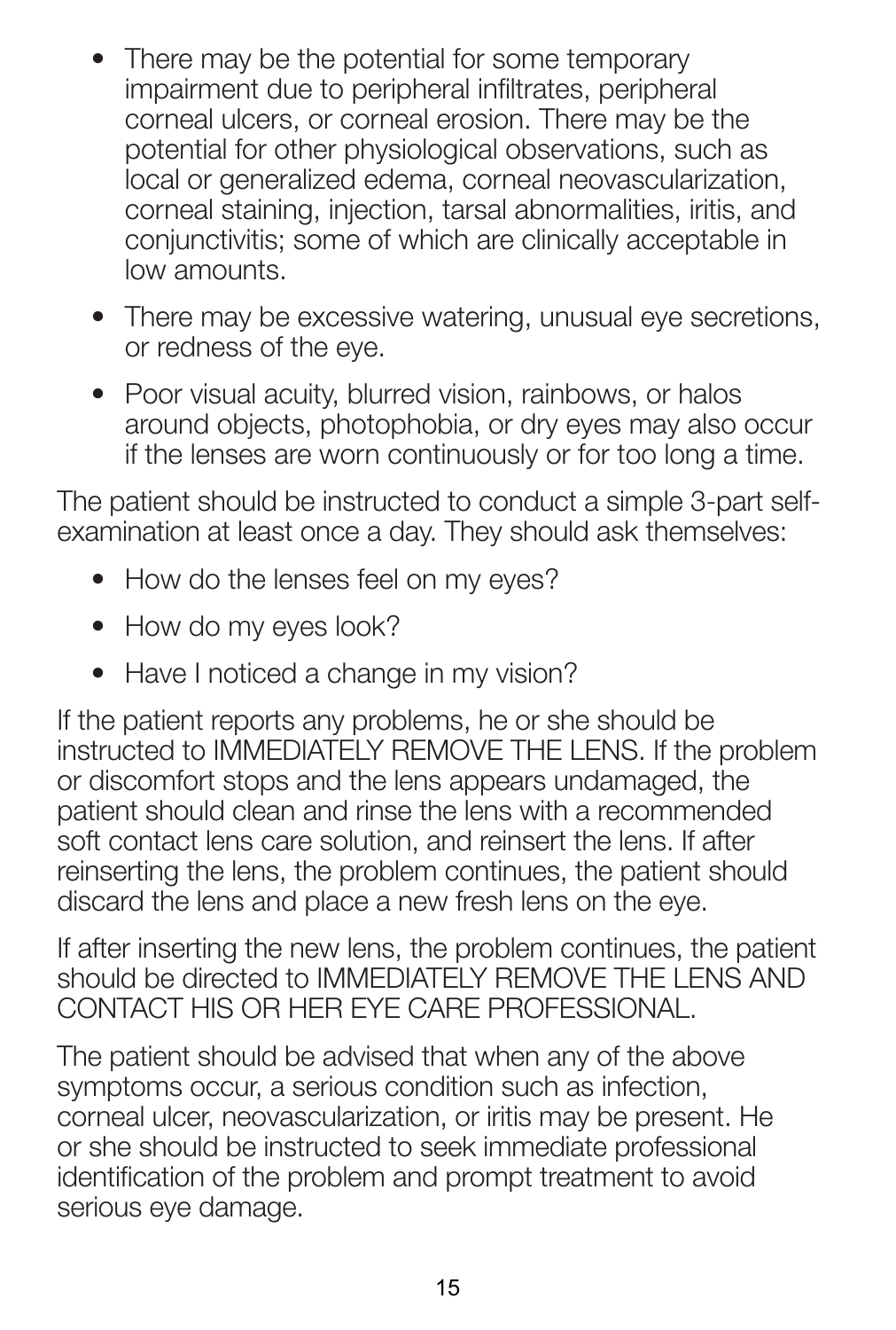### **A. Patient Selection**

Patients selected to wear these lenses should be chosen based on:

- Motivation to wear lenses
- Ability to follow instructions regarding lens wear care
- General health
- Ability to adequately handle and care for the lenses
- Ability to understand the risks and benefits of lens wear

Patients who do not meet the above criteria should not be provided with contact lenses.

### **B. Pre-fitting Examination**

Initial evaluation of the patient should begin with a thorough case history to determine if there are any contraindications to contact lens wear. During the case history, the patient's visual needs and expectations should be determined as well as an assessment of their overall ocular, physical, and mental health.

Preceding the initial selection of trial contact lenses, a comprehensive ocular evaluation should be performed that includes, but is not limited to, the measurement of distance and near visual acuity, distance and near refractive prescription (including determining the preferred reading distance for presbyopes), keratometry, and biomicroscopic evaluation.

Based on this evaluation, if it is determined that the patient is eligible to wear these lenses, the Eye Care Professional should proceed to the lens fitting instructions as outlined below.

### **C. Initial Power Determination**

A spectacle refraction should be performed to establish the patient's baseline refractive status and to guide in the selection of the appropriate lens power. Remember to compensate for vertex distance if the refraction is greater than ±4.00D.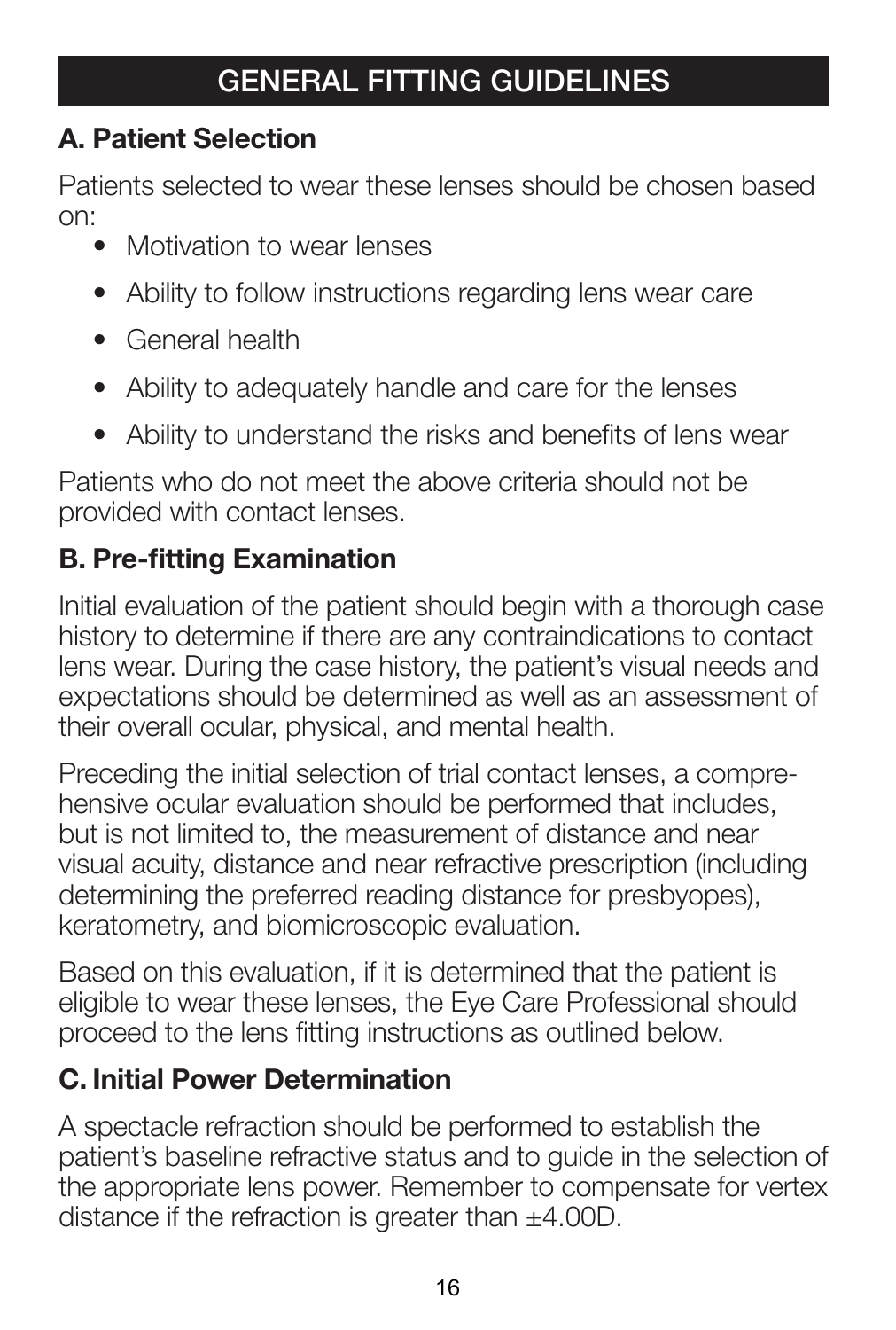### **D. Base Curve Selection (Trial Lens Fitting)**

The following trial lenses should be selected for patients regardless of keratometry readings. However, corneal curvature measurements should be performed to establish the patient's baseline ocular status.

- ACUVUE® VITA:  $8.4$  mm/14.0 mm
- ACLIVILIF® VITA for ASTIGMATISM: 8.6 mm/14.5 mm

The trial lens should be placed on each of the patient's eyes and evaluated after the patient has adjusted to the lenses.

### 1. Criteria of a Properly Fit Lens

A properly fit lens will center and completely cover the cornea (i.e., no limbal exposure), have sufficient movement to provide tear exchange under the contact lens with the blink, and be comfortable. The lens should move freely when manipulated digitally with the lower lid, and then return to its properly centered position when released.

### 2. Criteria of a Flat Fitting Lens

A flat fitting lens may exhibit one or more of the following characteristics: decentration, incomplete corneal coverage (i.e., limbal exposure), excessive movement with the blink, and/or edge standoff. If the lens is judged to be flat fitting, it should not be dispensed to the patient.

### 3. Criteria of a Steep Fitting Lens

A steep fitting lens may exhibit one or more of the following characteristics: insufficient movement with the blink, conjunctival indentation, and resistance when pushing the lens up digitally with the lower lid. If the lens is judged to be steep fitting, it should not be dispensed to the patient.

If the initial trial base curve is judged to be flat or steep fitting, the alternate base curve, if available, should be trial fit and evaluated after the patient has adjusted to the lens. The lens should move freely when manipulated digitally with the lower lid, and then return to a properly centered position when released. If resistance is encountered when pushing the lens up, the lens is fitting tightly and should not be dispensed to the patient.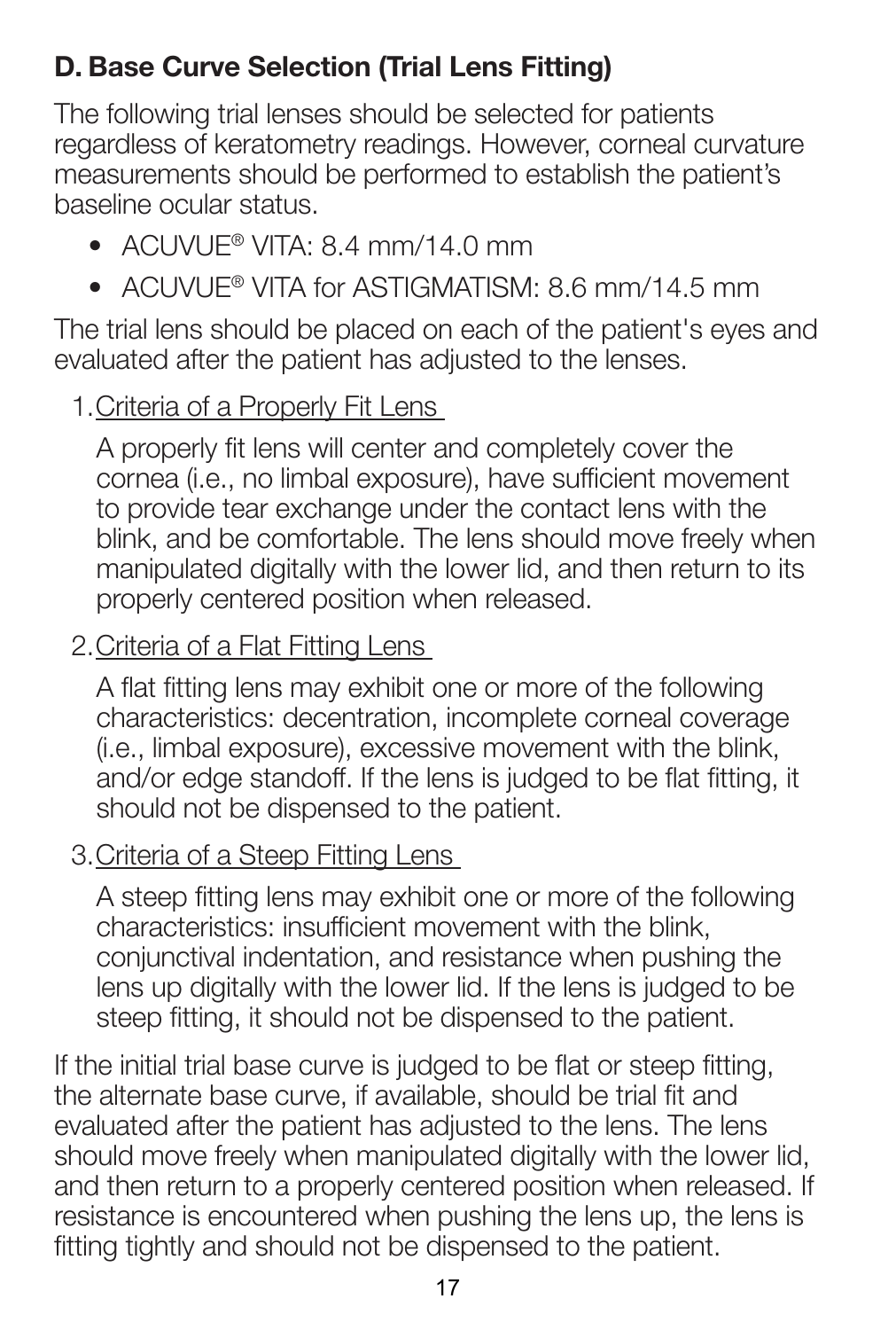### **E. Final Lens Power (Spherical)**

A spherical over-refraction should be performed to determine the final lens power after the lens fit is judged acceptable. The spherical over-refraction should be combined with the trial lens power to determine the final lens prescription. The patient should experience good visual acuity with the correct lens power unless there is excessive residual astigmatism.

| Example 1                  |          |  |
|----------------------------|----------|--|
| Diagnostic lens:           | $-2.00D$ |  |
| Spherical over-refraction: | $-0.25D$ |  |
| Final lens power:          | $-2.25D$ |  |
| Example 2                  |          |  |
| Diagnostic lens:           | $-2.00D$ |  |
| Spherical over-refraction: | $+0.25D$ |  |
| Final lens power:          | $-1.75C$ |  |

If vision is acceptable, perform a slit lamp examination to assess adequate fit (centration and movement). If the fit is acceptable, dispense the lenses and instruct the patient to return in one week for reassessment (see **PATIENT MANAGEMENT**  section).

### **All patients should be supplied with a copy of the PATIENT INSTRUCTION GUIDE for these lenses. Copies are available for download at www.acuvue.com.**

### **TORIC FITTING GUIDELINES**

Although most aspects of the fitting procedure are identical for all types of soft contact lenses, including toric lenses, there are some additional steps and/or rules to follow to assure the proper fit of toric lenses.

The only new steps you must follow in prescribing ACUVUE® VITA Brand Contact Lenses for ASTIGMATISM are that you must determine the stability, repeatability, and drift angle of the lens axis so that you can prescribe the correct lens axis for the patient.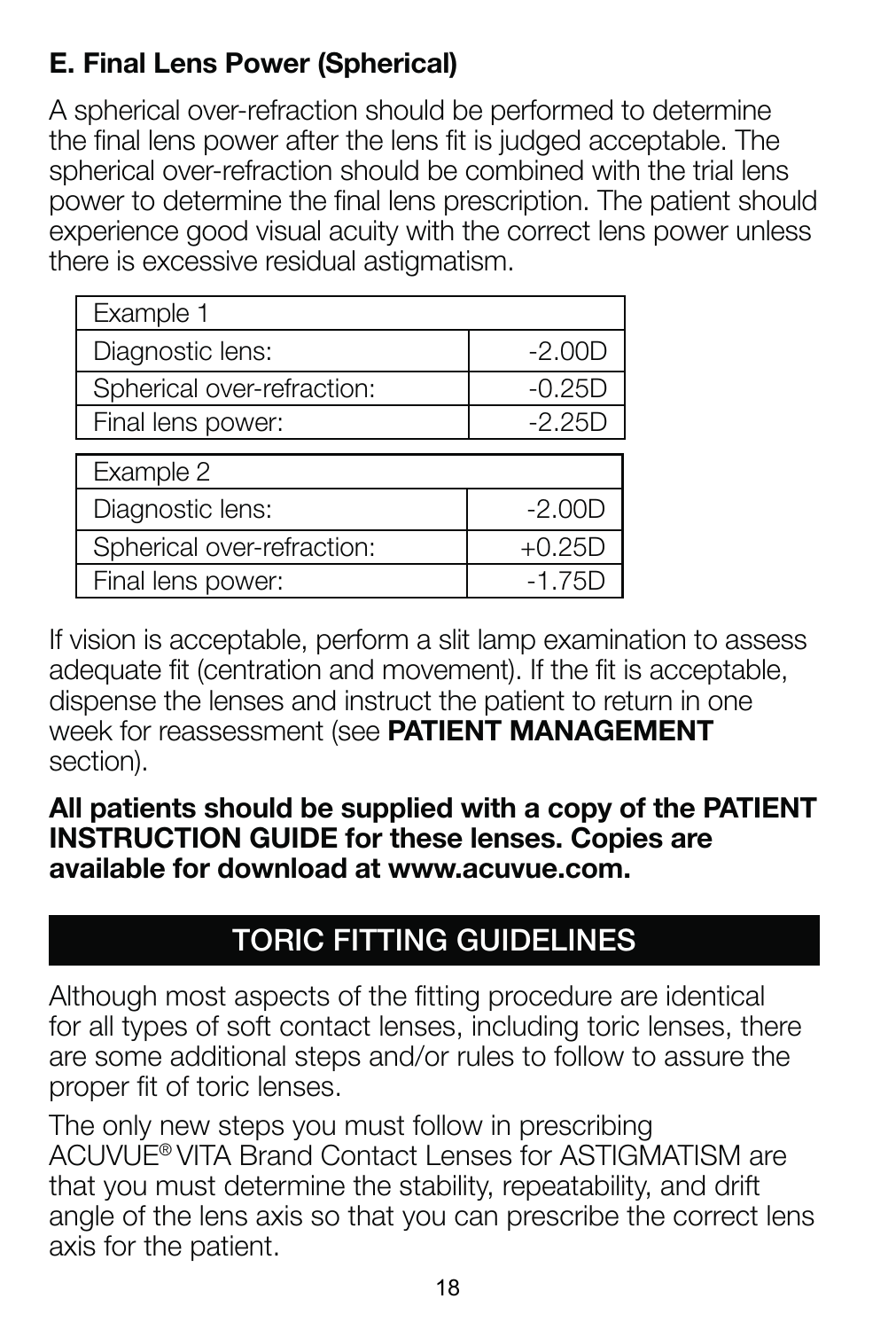### **A. How to Determine Lens Cylinder and Axis Orientation**

### **1. Locate the Orientation Marks**

To help determine the proper orientation of the toric lens, you'll find two primary marks approximately 1 mm from the lens edge representing the vertical position on opposite ends of the lens at 6 and 12 o'clock (Fig. 1). Because of the lens' ballasting system, either mark can represent the vertical position – there is no "top" and "bottom" as in a prism-ballasted lens. You don't need to view both marks to assess orientation; simply look for the 6 o'clock mark as you would with a prism-ballasted lens.

# **Figure 1**

You'll need a slit lamp biomicroscope with a 1 to 2 mm parallelepiped beam to highlight the marks when the lens is fitted to the eye. There are a number of techniques you can use to improve the visibility of the 6 o'clock mark. Using a parallelepiped beam and medium magnification (10x or 15x), slowly pan down the lens, looking just below the direct illumination at the retroilluminated area. Backlighting the mark this way should make it more visible. Sometimes manipulating the lower lid may be necessary to uncover the mark.

### **2. Observe Lens Rotation and Stability**

Observe the position and stability of the "bottom" mark. It usually stabilizes at the 6 o'clock position. If it does, calculation of the lens power will be straightforward. The 6 o'clock position is not a "must"; however, the absolute requirement is that the axis position be stable and repeatable.

The mark may stabilize somewhat left or right (drift) of the vertical meridian and still enable you to fit a toric lens for that eye, as long as the lens always returns to the same "drift axis" position after settling. The deviation can be compensated for in the final prescription. Your objective is to ensure that whatever position the initial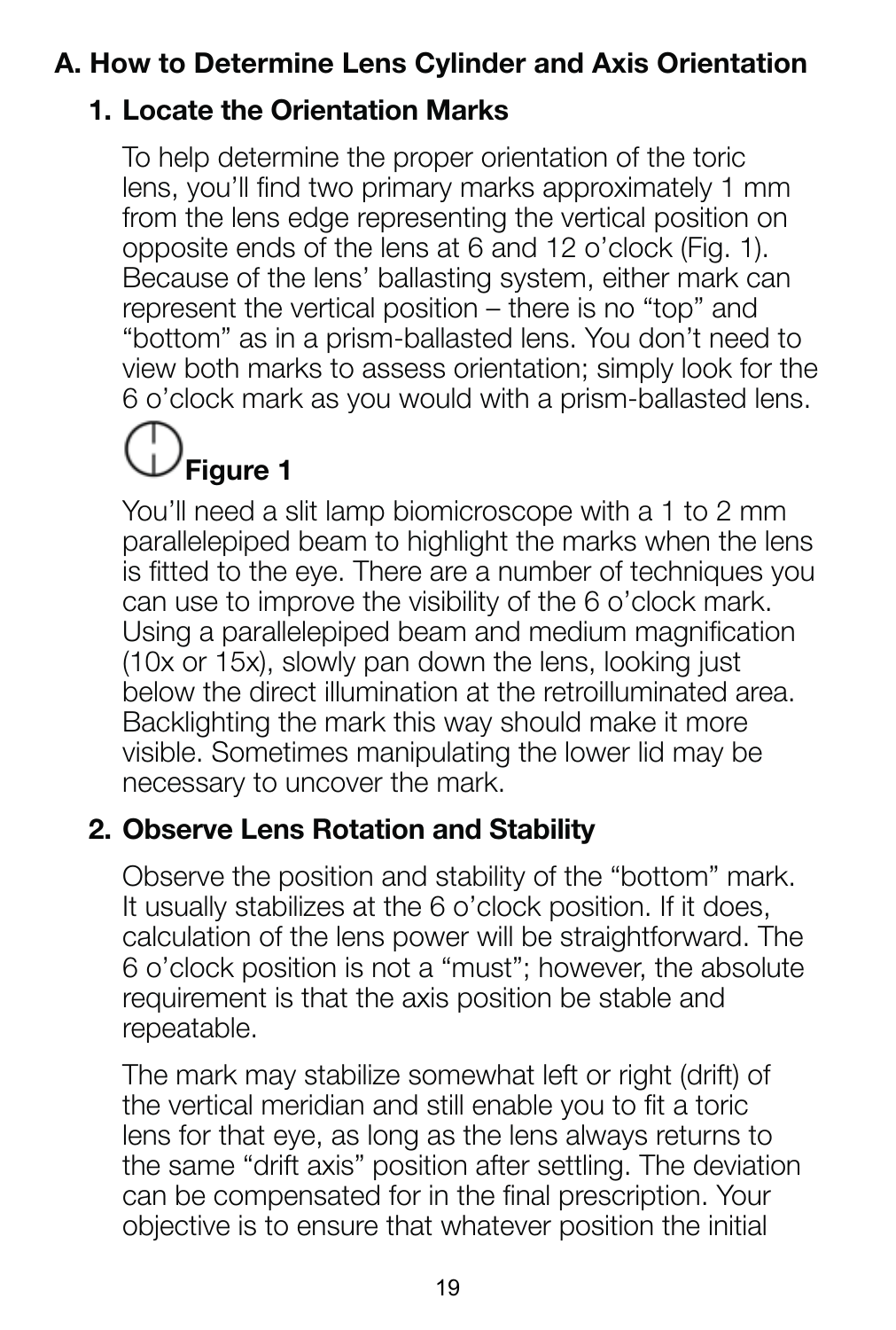lens assumes near 6 o'clock, this position must be stable and repeatable. With full eye movement or heavy blink, you may see the marks swing away, but they must return quickly to the original stable position. If the lens does not return quickly, you may need to select a different lens.

### **3. Assessing Rotation**

Imagine the eye as a clock dial and every hour represents a 30° interval. If the orientation mark of the initial lens stabilizes somewhat left or right of the vertical position. the final lens will orient on the eye with the same deviation. You can use an axis reticule in the slit lamp or use a line-scribed lens in a spectacle trial frame to measure or estimate the "drift angle" of the cylinder axis.

To compensate for this "drift", measure or estimate the "drift", then add or subtract it from the refractive axis to determine the correct cylinder axis. Use the LARS (Left Add, Right Subtract) method to determine which direction to compensate.

### **B. Final Lens Power**

When the diagnostic lens has its axis aligned in the same meridian as the patient's refractive axis, a spherocylindrical over-refraction may be performed and visual acuity determined. However, in the case of crossed axes, such as when the diagnostic lens axis is different from the spectacle cylinder axis, it is not advisable to perform a full spherocylindrical over-refraction because of the difficulty in computing the resultant power. A spherical over-refraction without cylinder refraction may be performed.

If the required cylinder correction falls between two available cylinder powers, it is recommended to prescribe the lower cylinder power lens. See below for instructions on how to determine the final lens power.

### **1. For the Sphere**

If sphere alone or combined sphere and cylinder Rx > ±4.00D, compensate for vertex distance. If sphere alone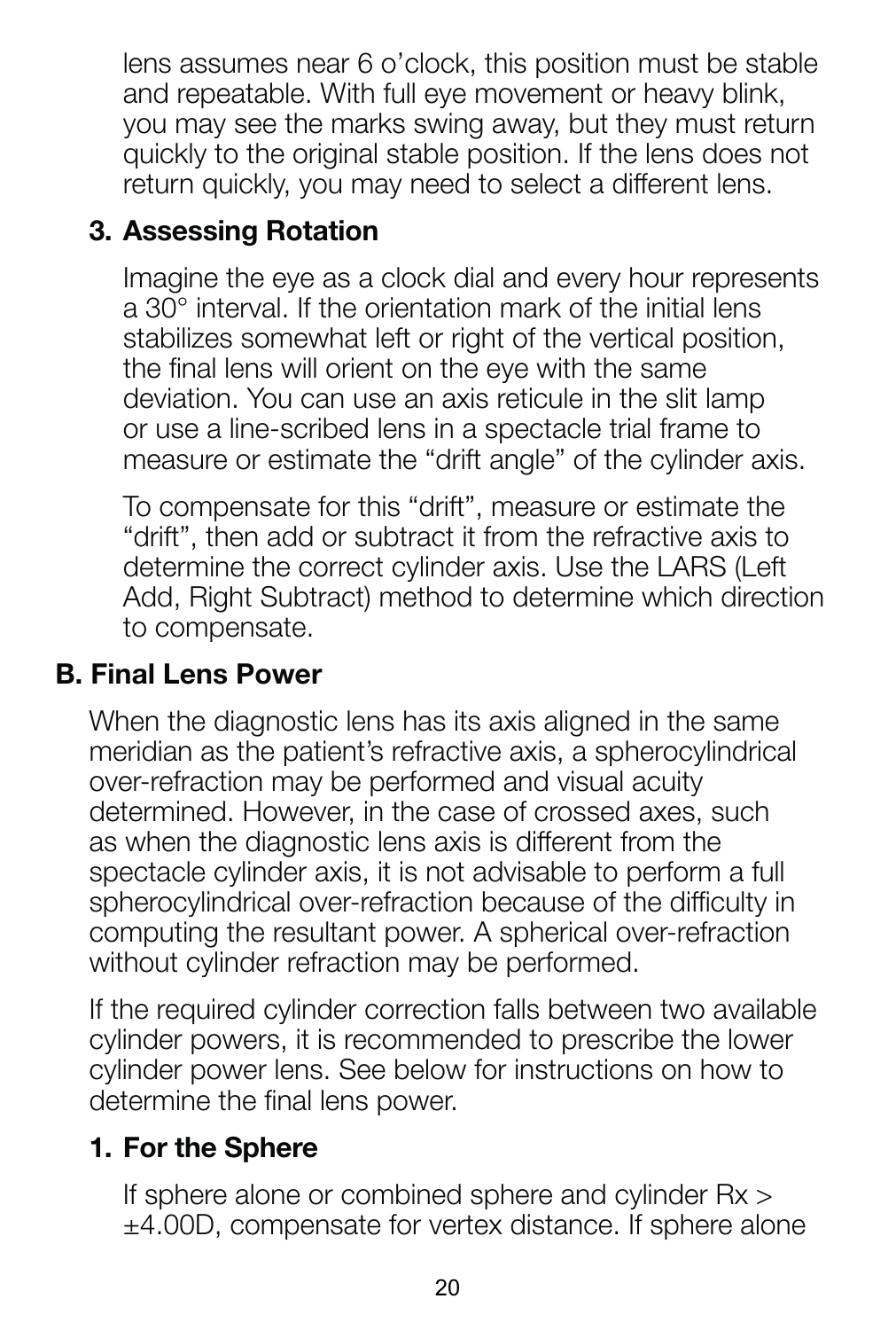or combined sphere and cylinder Rx ≤ ±4.00D, vertex compensation is not necessary.

### **2. For the Cylinder**

Adjust the axis by the drift angle using the LARS method. Choose a cylinder that is  $\leq 0.50D$  from the refractive cylinder.

### **3. Case Examples**

### **Example 1**

Manifest (spectacle) refraction: O.D. -2.50D / -1.25D x 180° 20/20 O.S. -2.00D / -1.00D x 180° 20/20

Choose a diagnostic lens for each eye with axis 180°. Place the lens on each eye and allow a minimum of 3 minutes for it to equilibrate, based on the patient's initial response to the lens. If the lens has not yet stabilized, recheck until stable.

Check the orientation of the axis mark. If the bottom axis mark is in the 6 o'clock position on both eyes, choose the appropriate cylinder as listed previously. If the lens has not yet stabilized, recheck until stable.

Here is the Rx Prescribed: O.D. -2.50D / -1.25D x 180° O.S. -2.00D / -0.75D x 180°

### **Example 2**

Manifest (spectacle) refraction: O.D. -3.00D / -1.00D x 90° 20/20 O.S. -4.75D / -2.00D x 90° 20/20

Choose diagnostic lenses of -3.00D / -0.75D x 90° for the right eye and -4.50D / -1.75D  $\times$  90 $^{\circ}$  for the left eye. the nearest lenses available to the spherical power, cylinder power, and axis needed. For the left eye, since the manifest refraction called for -4.75D, compensating for vertex distance the sphere is reduced by 0.25D to -4.50D. The cylinder power will be -1.75D. Place the lens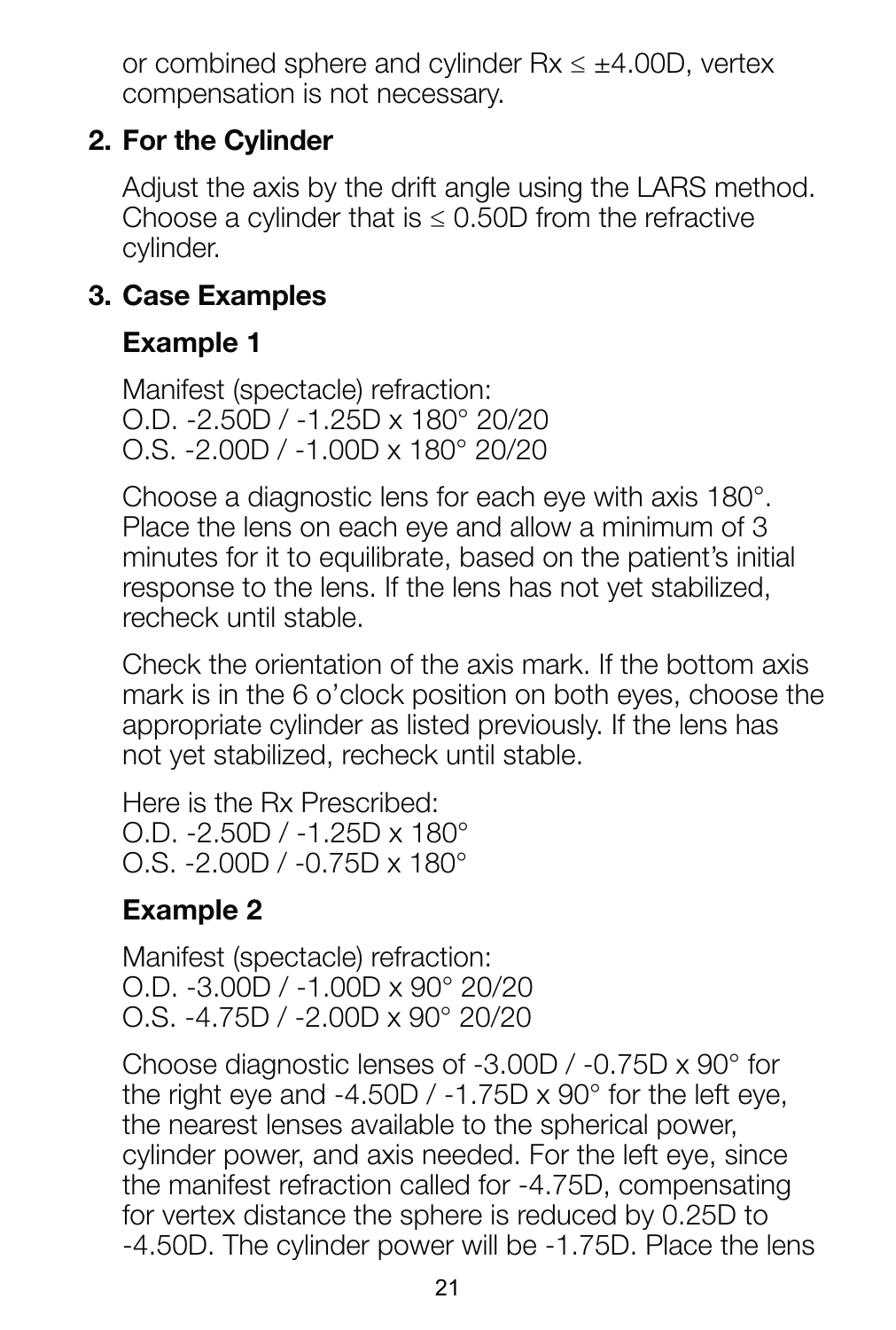on each eye and allow a minimum of 3 minutes for it to equilibrate, based on the patient's initial response to the lens. If the lens has not yet stabilized, recheck until stable.

### Right Eye

The orientation mark on the right lens rotates left from the 6 o'clock position by 10° and remains stable in this position. Compensation for this rotation should be done as follows:

Compensate the 10° axis drift by adding it to the manifest refraction axis.

Here is the Rx Prescribed: O.D. -3.00D / -0.75D x 100°

Left Eye

The orientation mark on the left lens rotates right from the 6 o'clock position by 10° and remains stable in this position. Compensation for this rotation should be done as follows:

Compensate for the 10° axis drift by subtracting it from the manifest refraction axis.

Here is the Rx Prescribed: O.S. -4.50D / -1.75D x 80°

If vision is acceptable, perform a slit lamp examination to assess adequate fit (centration and movement). If fit is acceptable, dispense the lenses instructing the patient to return in one week for reassessment (see **PATIENT MANAGEMENT** section).

**All patients should be supplied with a copy of the PATIENT INSTRUCTION GUIDE for these lenses. Copies are available for download at www.acuvue.com.**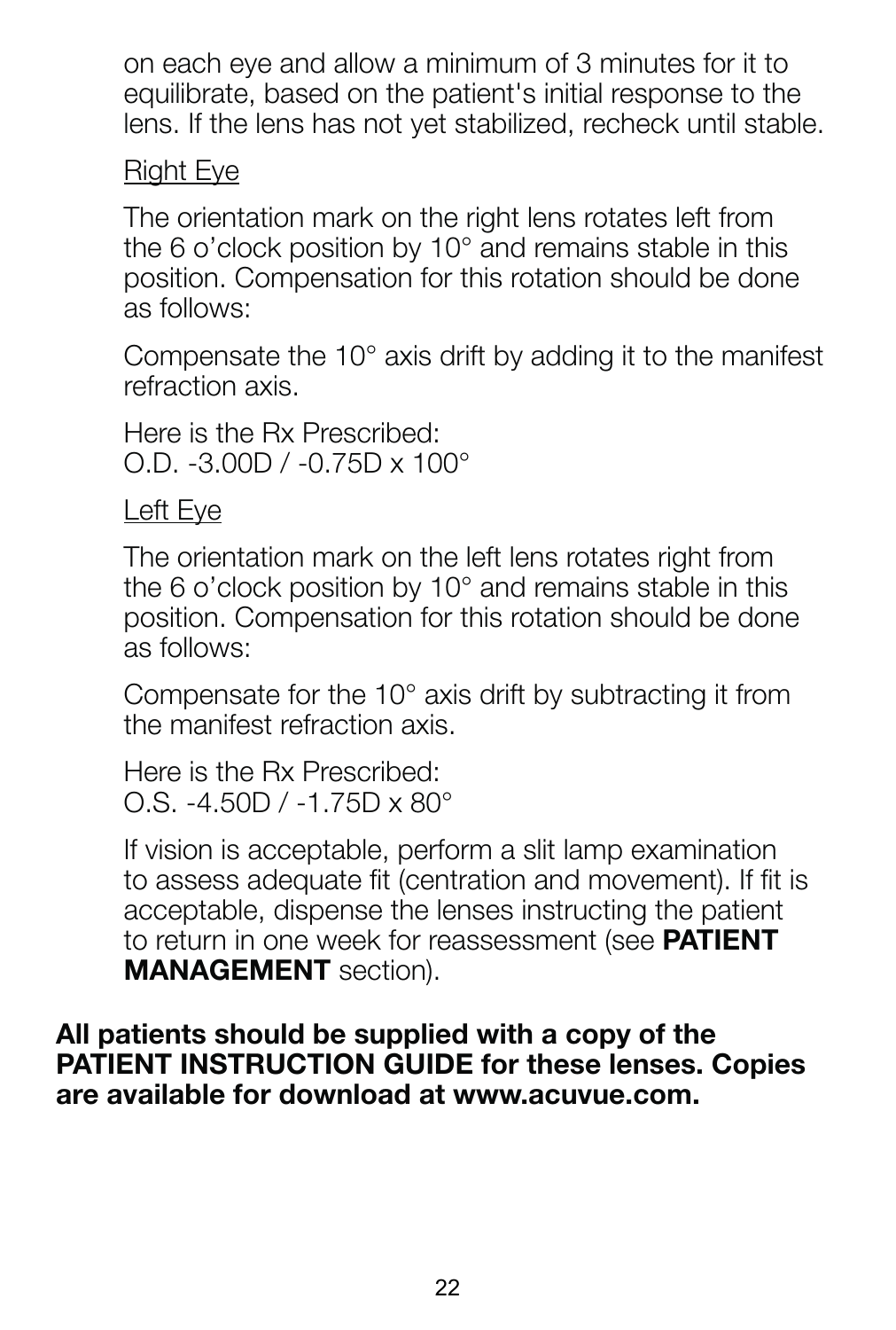### **A. Patient Selection**

### **1. Monovision Needs Assessment**

For a good prognosis, the patient should have adequately corrected distance and near visual acuity in each eye. The amblyopic patient or the patient with significant astigmatism (greater than 1.00D) in one eye may not be a good candidate for monovision correction with these lenses.

Occupational and environmental visual demands should be considered. If the patient requires critical vision (visual acuity and stereopsis), it should be determined by trial whether this patient can function adequately with monovision correction. Monovision contact lens wear may not be optimal for activities such as:

- visually demanding situations such as operating potentially dangerous machinery or performing other potentially hazardous activities; and
- driving automobiles (e.g., driving at night). Patients who cannot meet state driver's licensing requirements with monovision correction should be advised to not drive with this correction, OR may require that additional over-correction be prescribed.

### **2. Patient Education**

All patients do not function equally well with monovision correction. Patients may not perform as well for certain tasks with this correction as they have with spectacles (multifocal, bifocal, trifocal, readers, progressives). Each patient should understand that monovision, as well as other presbyopic alternatives, can create a vision compromise that may reduce visual acuity and depth perception for distance and near tasks. Therefore, caution should be exercised when the patient is wearing the correction for the first time until they are familiar with the vision provided in visually challenging environments (e.g., reading a menu in a dimiv lit restaurant, driving at night in rainy/foggy conditions, etc.). During the fitting process, it is necessary for the patient to realize the disadvantages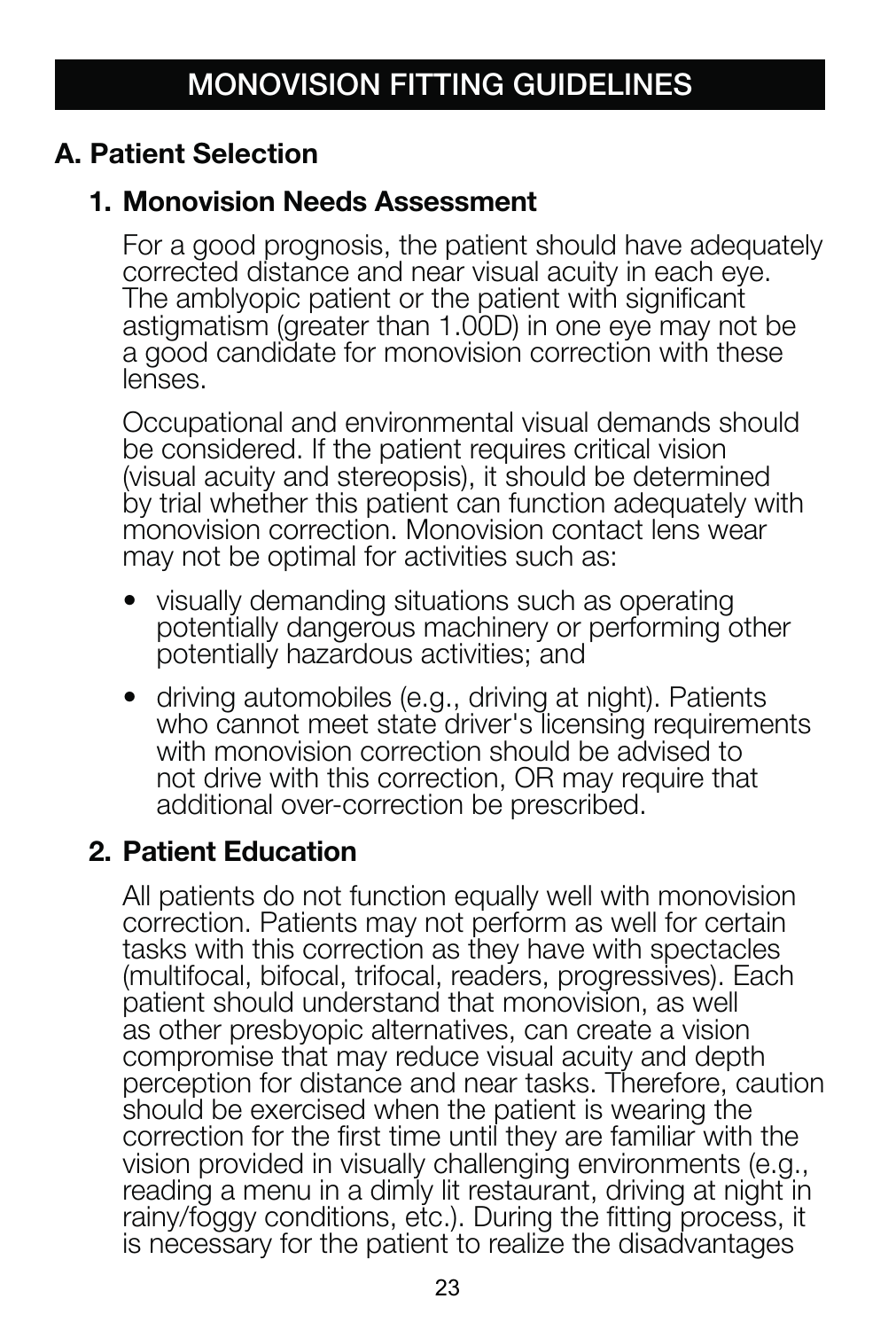as well as the advantages of clear near vision and straight ahead and upward gaze that monovision contact lenses provide.

### **B. Eye Selection**

### **1. Ocular Preference Determination Methods**

Generally, the non-dominant eye is corrected for near vision. The following two methods for eye dominance can be used.

- Method 1 Determine which eye is the "sighting eye." Have the patient point to an object at the far end of the room. Cover one eye. If the patient is still pointing directly at the object, the eye being used is the dominant (sighting) eve.
- Method 2 Determine which eye will accept the added power with the least reduction in vision. Place a hand-held trial lens equal to the spectacle near ADD in front of one eye and then the other while the distance refractive error correction is in place for both eyes. Determine whether the patient functions best with the near ADD lens over the right or left eye.

### **2. Other Eye Selection Methods**

Other methods include the "Refractive Error Method" and the "Visual Demands Method."

### Refractive Error Method

For anisometropic correction, it is generally best to fit the more hyperopic (less myopic) eye for distance and the more myopic (less hyperopic) eve for near.

### Visual Demands Method

Consider the patient's occupation during the eye selection process to determine the critical vision requirements. If a patient's gaze for near tasks is usually in one direction, correct the eye on that side for near.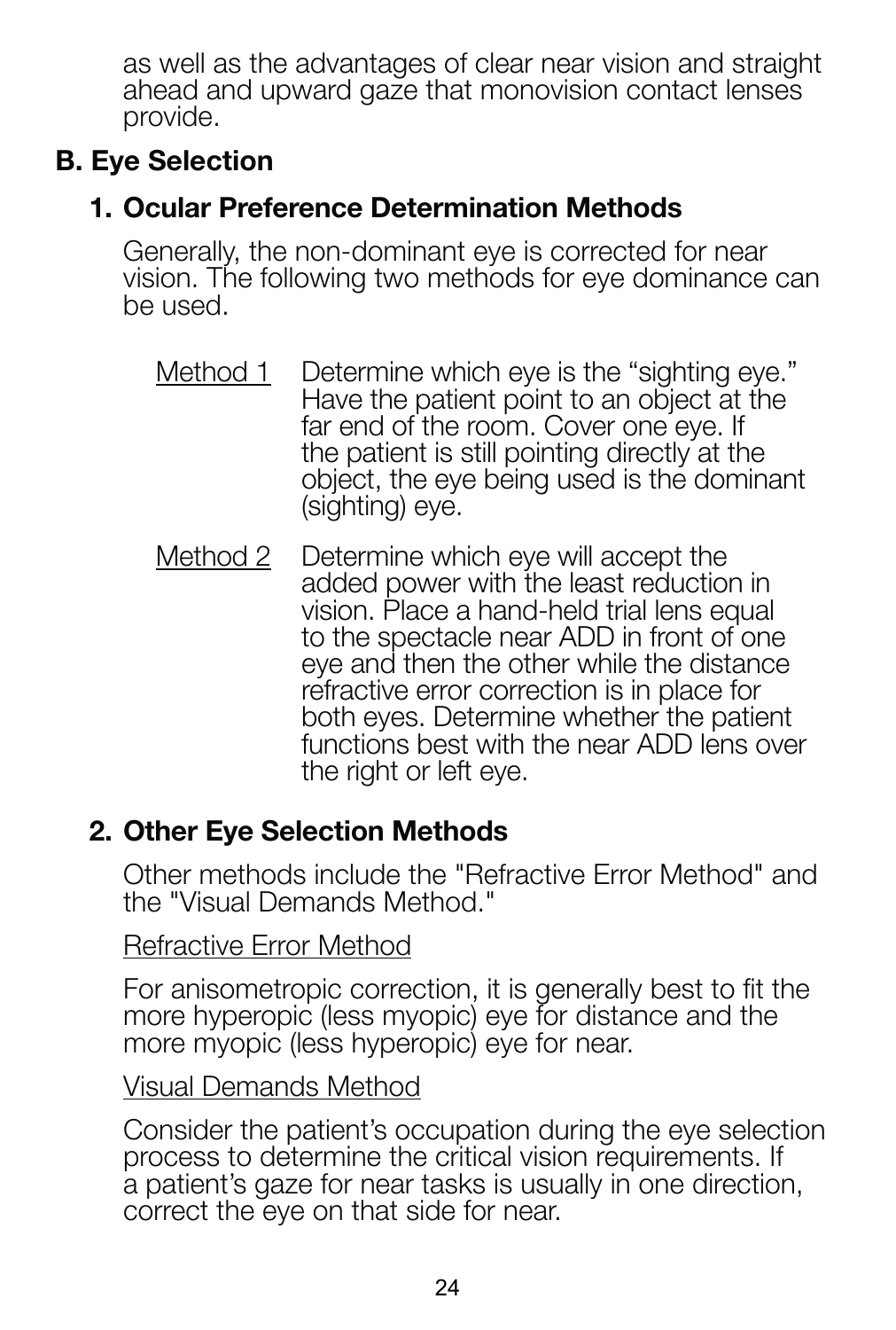Example: A secretary who places copy to the left side of the desk will function best with the near lens on the left eye.

### **C. Special Fitting Characteristics**

### **1. Unilateral Vision Correction**

There are circumstances where only one contact lens is required. As an example, an emmetropic patient would only require a near lens, whereas a bilateral myope would require corrective lenses on both eyes.

### Examples:

A presbyopic emmetropic patient who requires a +1.75D ADD would have a +1.75D lens on the near eye and the other eye left without correction.

A presbyopic patient requiring a +1.50D ADD who is -2.50D myopic in the right eye and -1.50D myopic in the left eye may have the right eye corrected for distance and the left uncorrected for near.

### **2. Near ADD Determination**

Always prescribe the lens power for the near eye that provides optimal near acuity at the midpoint of the patient's habitual reading distance. However, when more than one power provides optimal reading performance, prescribe the least plus (most minus) of the powers.

### **3. Trial Lens Fitting**

A trial fitting is performed in the office to allow the patient to experience monovision correction. Lenses are fit according to the **GENERAL FITTING GUIDELINES** section for base curve selection described in this Package Insert.

Case history and a standard clinical evaluation procedure should be used to determine the prognosis. Determine the distance correction and the near correction. Next determine the near ADD. With trial lenses of the proper power in place, observe the reaction to this mode of correction.

Allow the lenses to settle for about 20 minutes with the correct power lenses in place. Walk across the room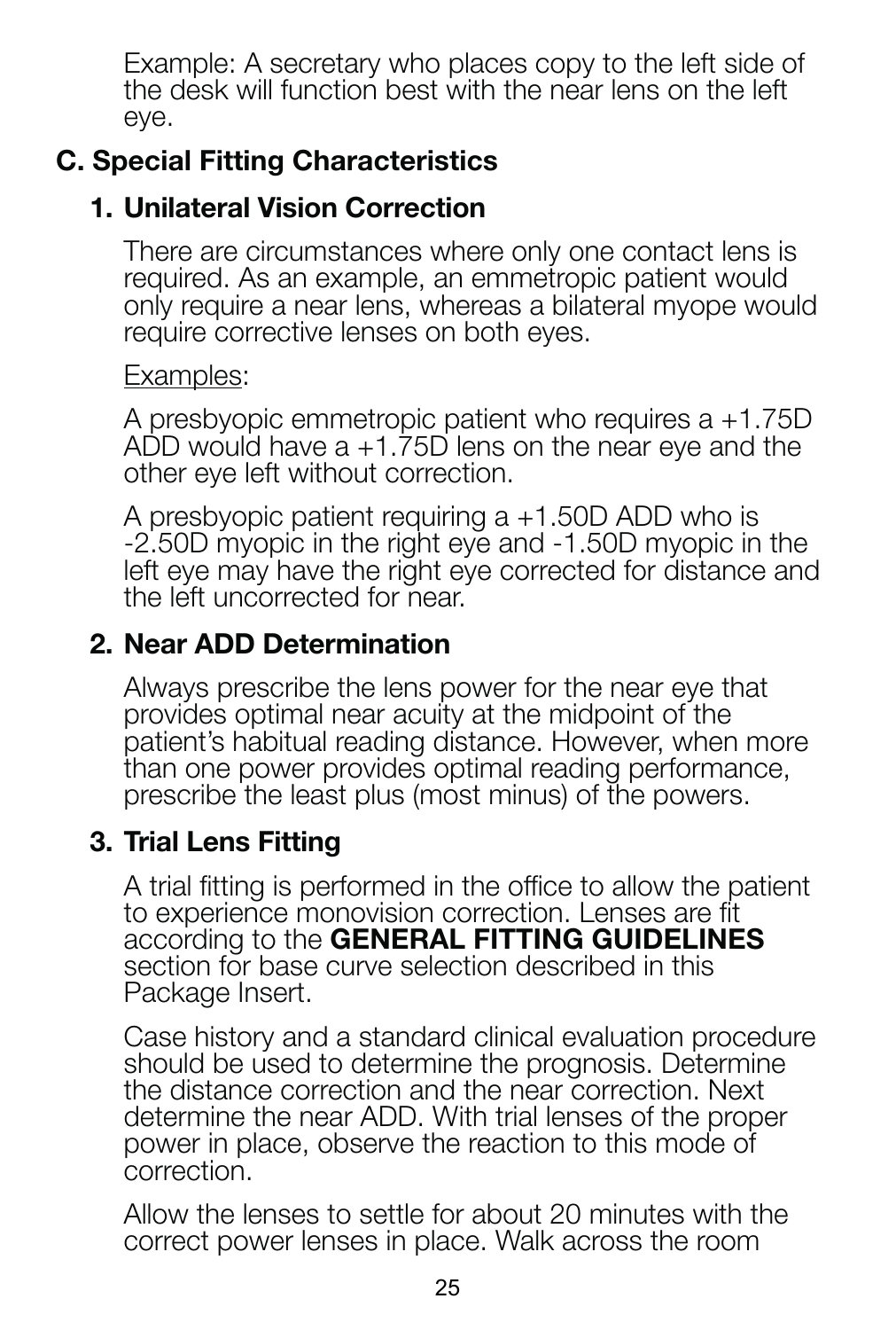and have the patient look at you. Assess the patient's reaction to distance vision under these circumstances. Then have the patient look at familiar near objects such as a watch face or fingernals. Again assess the reaction. As the patient continues to look around the room at both near and distance objects, observe the reactions. Only after these vision tests are completed should the patient be asked to read print. Evaluate the patient's reaction to large print (e.g., typewritten copy) at first and then graduate to newsprint and finally smaller type sizes.

After the patient's performance under the above conditions is completed, tests of visual acuity and reading ability under conditions of moderately dim illumination should be attempted.

An initial unfavorable response in the office, while indicative of a guarded prognosis, should not immediately rule out a more extensive trial under the usual conditions in which a patient functions.

### **4. Adaptation**

Visually demanding situations should be avoided during the initial wearing period. A patient may at first experience some mild blurred vision, dizziness, headaches, and a feeling of slight imbalance. You should explain the adaptational symptoms to the patient. These symptoms may last for a brief minute or for several weeks. The longer these symptoms persist, the poorer the prognosis for successful adaptation.

To help in the adaptation process, the patient can be advised to first use the lenses in a comfortable, familiar environment such as in the home.

Some patients feel that automobile driving performance may not be optimal during the adaptation process. This is particularly true when driving at night. Before driving a motor vehicle, it may be recommended that the patient be a passenger first to make sure that their vision is satisfactory for operating an automobile. During the first several weeks of wear (when adaptation is occurring), it may be advisable for the patient to only drive during optimal driving conditions. After adaptation and success with these activities, the patient should be able to drive under other conditions with caution.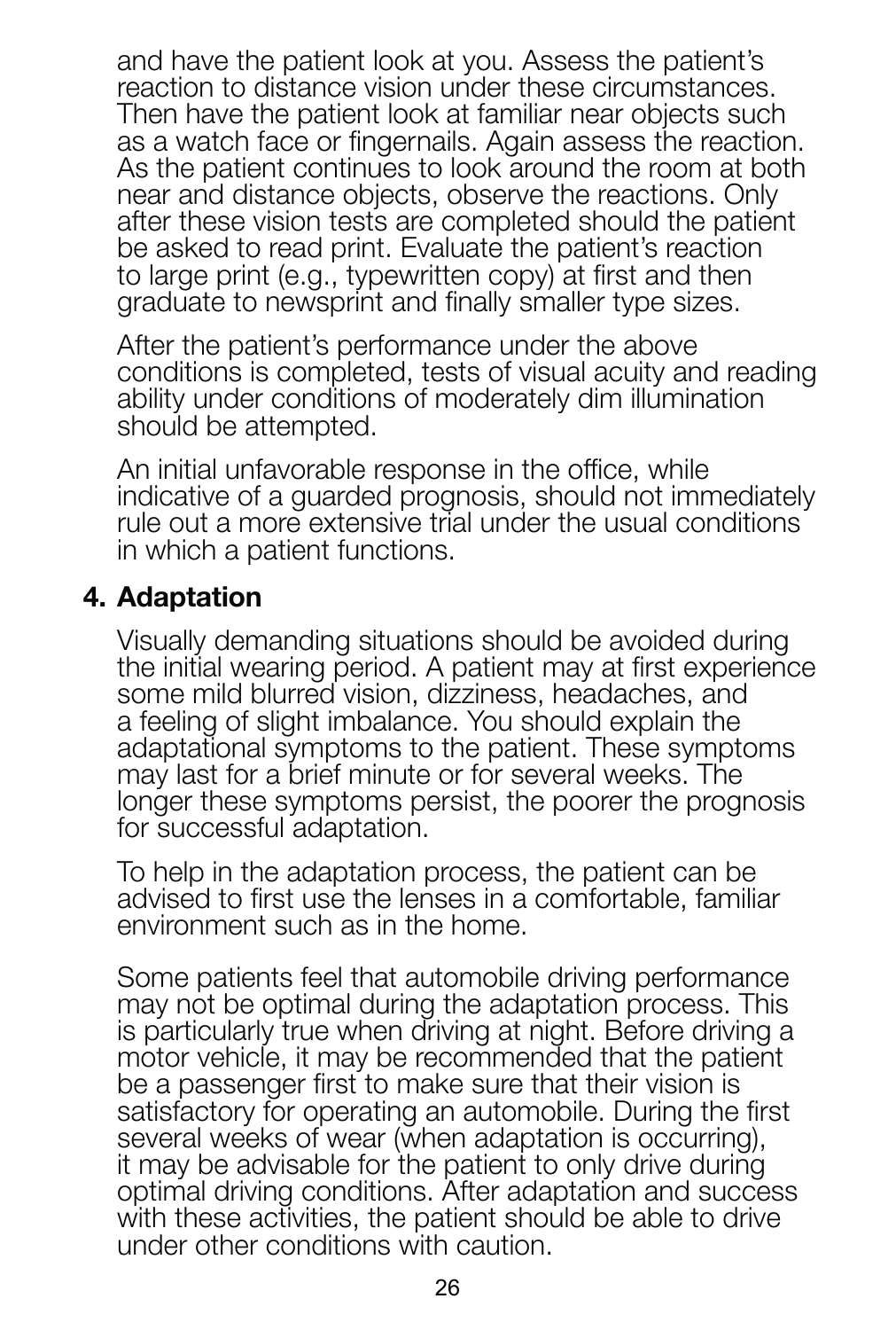### **D. Other Suggestions**

The success of the monovision technique may be further improved by having the patient follow the suggestions below:

- Have a third contact lens (distance power) to use when critical distance viewing is needed.
- Have a third contact lens (near power) to use when critical near viewing is needed.
- Having supplemental spectacles to wear over the monovision contact lenses for specific visual tasks may improve the success of monovision correction. This is particularly applicable for those patients who cannot meet state driver's licensing requirements with monovision correction.
- Make use of proper illumination when carrying out visual tasks.

Monovision fitting success can be improved by the following suggestions:

- Reverse the distance and near eyes if a patient is having trouble adapting.
- Refine the lens powers if there is trouble with adaptation. Accurate lens power is critical for presbyopic patients.
- Emphasize the benefits of clear near vision and straight ahead and upward gaze with monovision.

The decision to fit a patient with monovision correction is most appropriately left to the Eye Care Professional in conjunction with the patient after carefully considering the patient's needs.

### **All patients should be supplied with a copy of the PATIENT INSTRUCTION GUIDE for these lenses. Copies are available for download at www.acuvue.com.**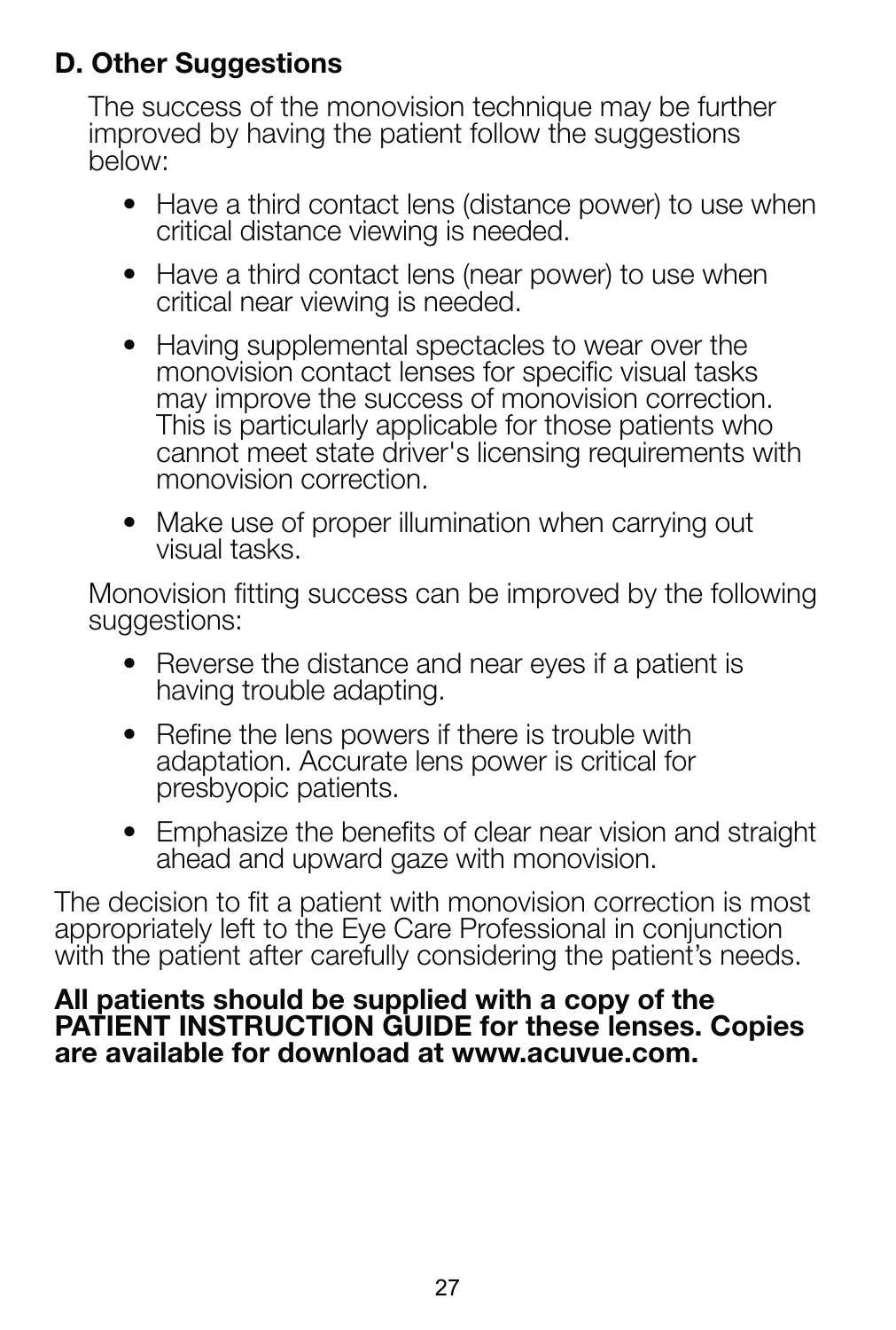### **PATIENT MANAGEMENT**

- Follow the accepted standard of care in fitting and following up with your patient, e.g., American Optometric Association standard of care.
- Schedule the appropriate follow-up examination.
- Preferably, at the follow-up visits, lenses should have been worn for at least six hours.
- Provide the patient with a copy of the Patient Instruction Guide for these lenses, which can be found at www. acuvue.com. REVIEW THESE INSTRUCTIONS WITH THE PATIENT SO THAT HE OR SHE CLEARLY UNDERSTANDS THE PRESCRIBED WEARING AND REPLACEMENT SCHEDULE (FREQUENT REPLACEMENT).
- Recommend an appropriate cleaning and disinfecting system and provide the patient with instructions regarding proper lens care. Chemical or hydrogen peroxide disinfection is recommended.

### **WEARING SCHEDULE**

The wearing and replacement schedules should be determined by the Eye Care Professional. Regular checkups, as determined by the Eye Care Professional, are also extremely important.

Patients tend to over wear the lenses initially. The Eye Care Professional should emphasize the importance of adhering to the initial maximum wearing schedule. Maximum wearing time should be determined by the Eye Care Professional based upon the patient's physiological eye condition, because individual response to contact lenses varies.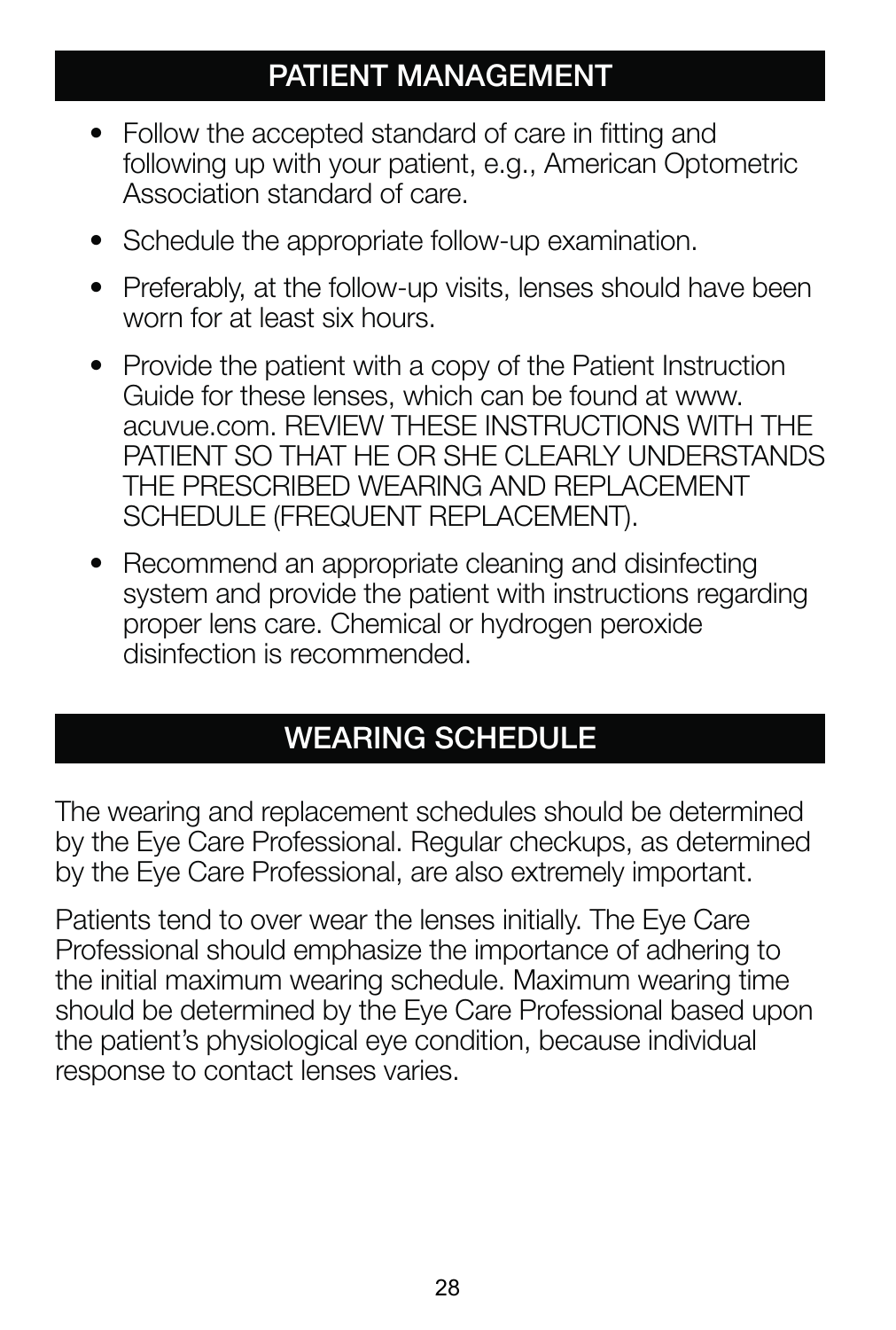The maximum suggested wearing time for these lenses is:

| Day         | <b>Hours</b>     |
|-------------|------------------|
| 1           | $6 - 8$          |
| 2           | $8 - 10$         |
| 3           | $10 - 12$        |
| 4           | $12 - 14$        |
| 5 and after | all waking hours |

Studies have not been completed to show that the lens is safe to wear while sleeping.

## **REPLACEMENT SCHEDULE**

The replacement schedule should be determined by the Eye Care Professional based upon the patient's history and their ocular examination, as well as the practitioner's experience and clinical judgment.

When prescribed for daily wear (frequent replacement), it is recommended that the lenses be discarded and replaced with a new lens each month.

Once removed, it is recommended that the lens remain out of the eye for a period of rest of overnight or longer and be discarded in accordance with the prescribed replacement schedule.

### **LENS CARE DIRECTIONS**

The Eye Care Professional should review with the patient, lens care directions for cleaning, disinfecting, and storing, including both basic lens care information and specific instructions on the lens care regimen recommended for the patient.

For complete information concerning contact lens handling, care, cleaning, disinfecting, and storage, refer to the PATIENT INSTRUCTION GUIDE for these lenses. Copies are available for download at www.acuvue.com.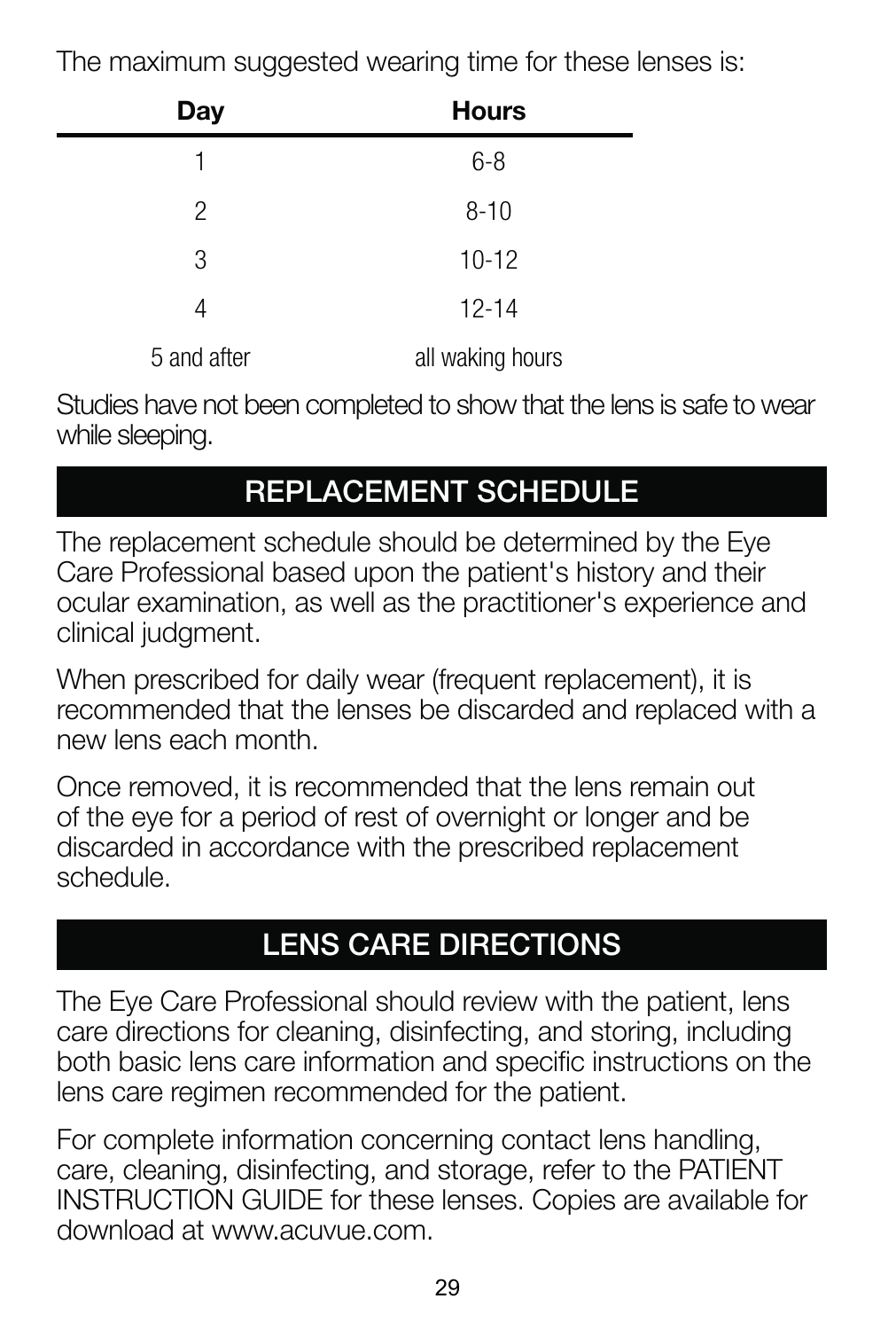### **Care for Sticking (Non-Moving) Lenses**

During removal, if the lens sticks to the eye, the patient should be instructed to apply a few drops of the recommended lubricating or rewetting solution directly to the eye and wait until the lens begins to move freely on the eye before removing it. If non-movement of the lens continues after a few minutes, the patient should immediately consult the Eye Care Professional.

### **EMERGENCIES**

The patient should be informed that if chemicals of any kind (household products, gardening solutions, laboratory chemicals, etc.) are splashed into the eyes, the patient should: FLUSH EYES IMMEDIATELY WITH TAP WATER AND IMMEDIATELY CONTACT THE EYE CARE PROFESSIONAL OR VISIT A HOSPITAL EMERGENCY ROOM WITHOUT DELAY.

## **HOW SUPPLIED**

Each UV-absorbing sterile lens is supplied in a foil-sealed plastic package containing buffered saline solution with methyl ether cellulose. The plastic package is marked with the following:

- ACUVUE® VITA: base curve, power, diameter, lot number, and expiration date
- ACUVUE<sup>®</sup> VITA for ASTIGMATISM: base curve, power, diameter, cylinder, axis, lot number, and expiration date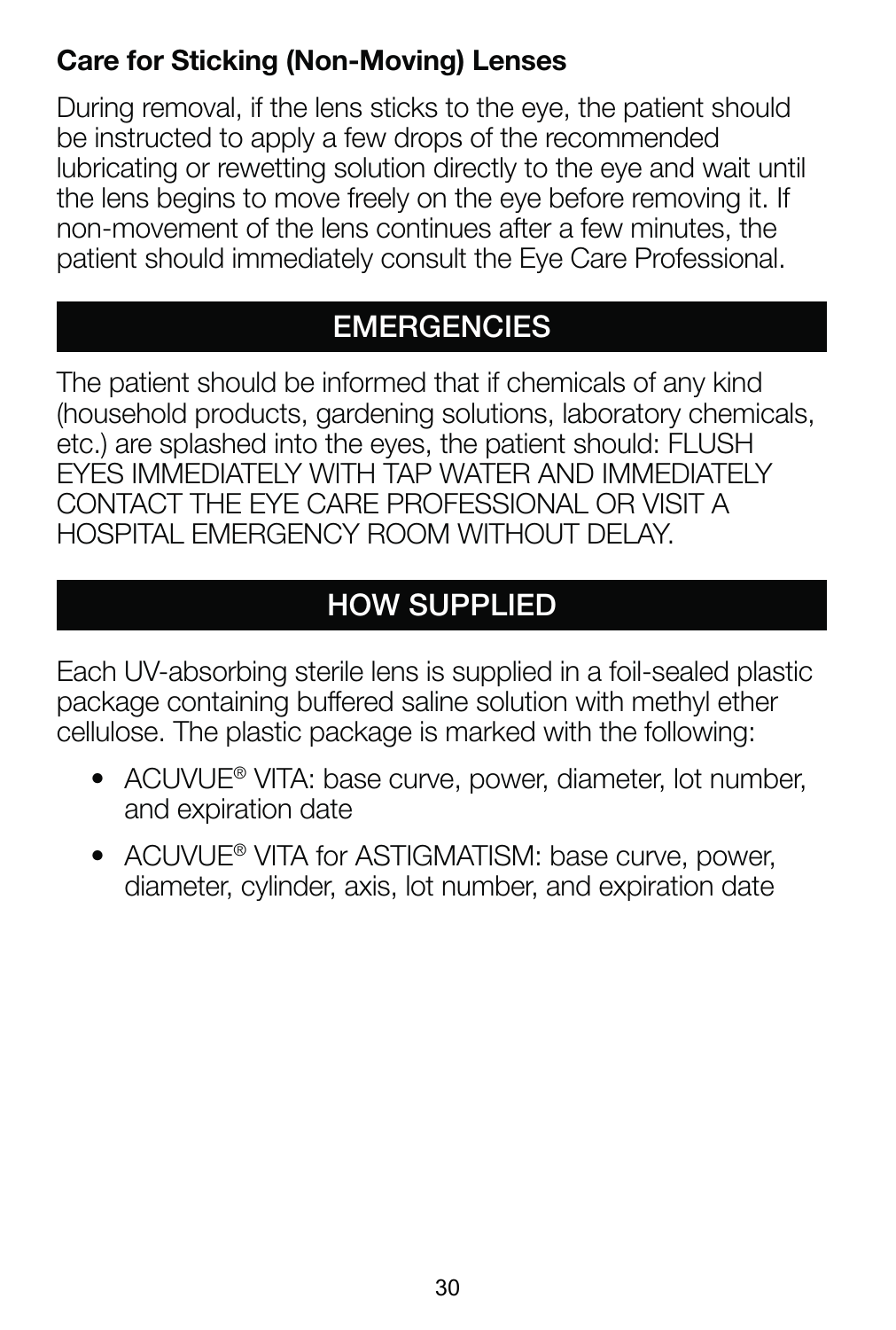### **REPORTING OF ADVERSE REACTIONS**

All serious adverse experiences and adverse reactions observed in patients wearing these lenses or experienced with these lenses should be reported to:

> Johnson & Johnson Vision Care, Inc. 7500 Centurion Parkway Jacksonville, FL 32256 USA Tel: 1-800-843-2020 www.acuvue.com